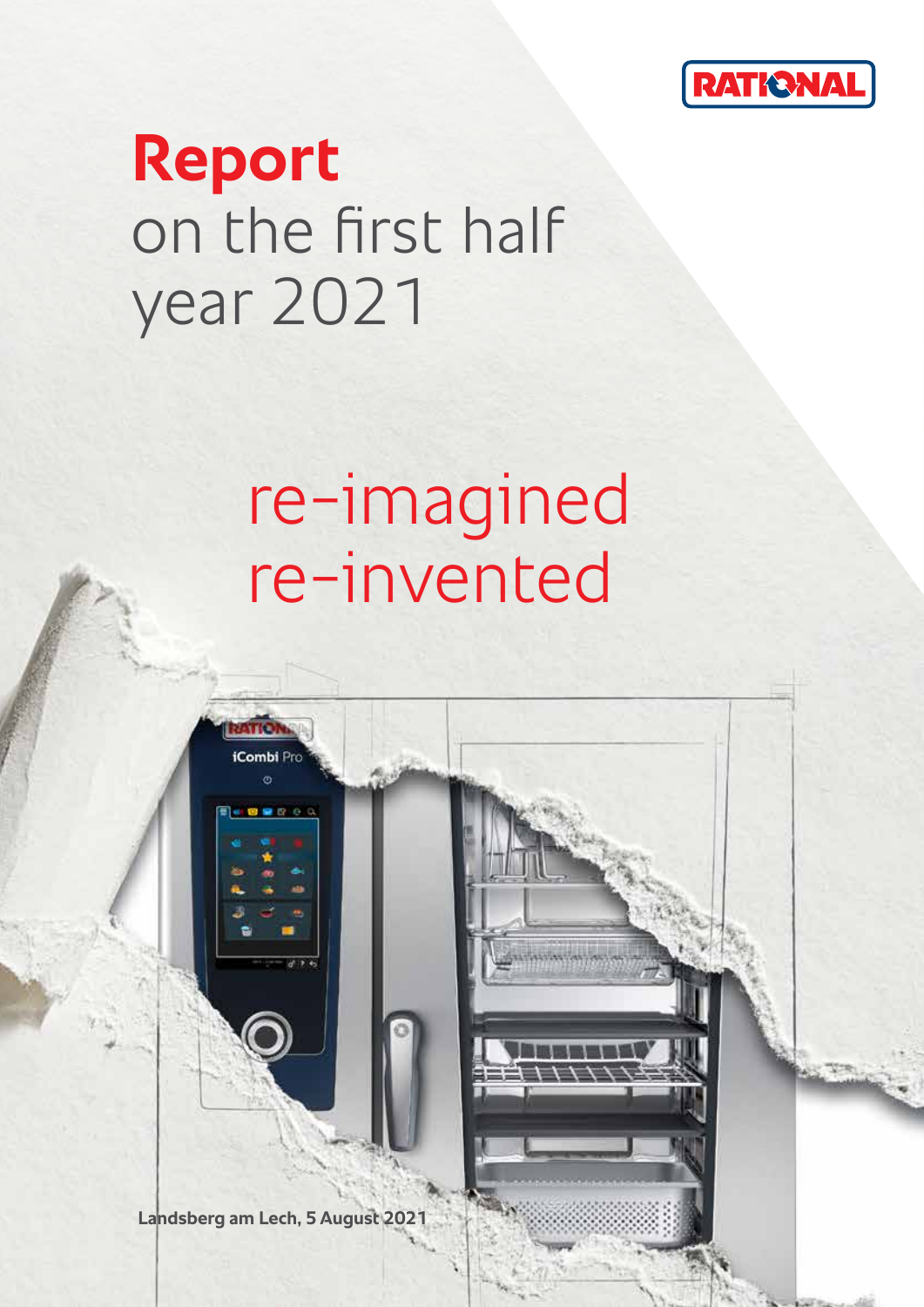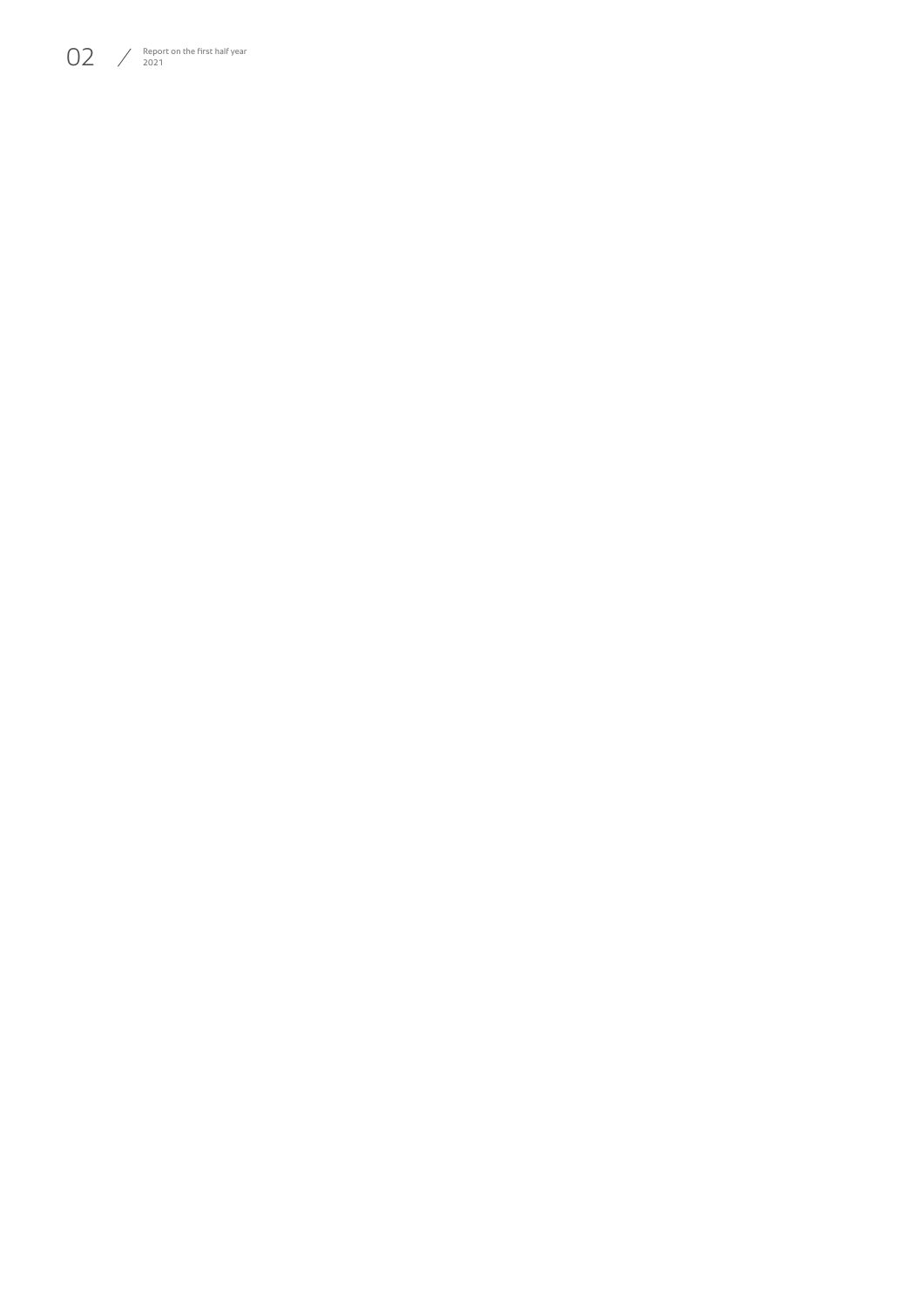**Letter from the Executive Board 05**

#### **Group Management Report 06**

- Economic Report 06
- Outlook and Report on Opportunities and Risks 08

#### **Financial Statements 11**

- Statement of Comprehensive Income 12
	- Balance Sheet 13
	- Cash Flow Statement 14
	- Statement of Changes in Equity 15

#### Notes 16

- Statement of Responsibility 20
	- Legal Notice/Disclaimer 21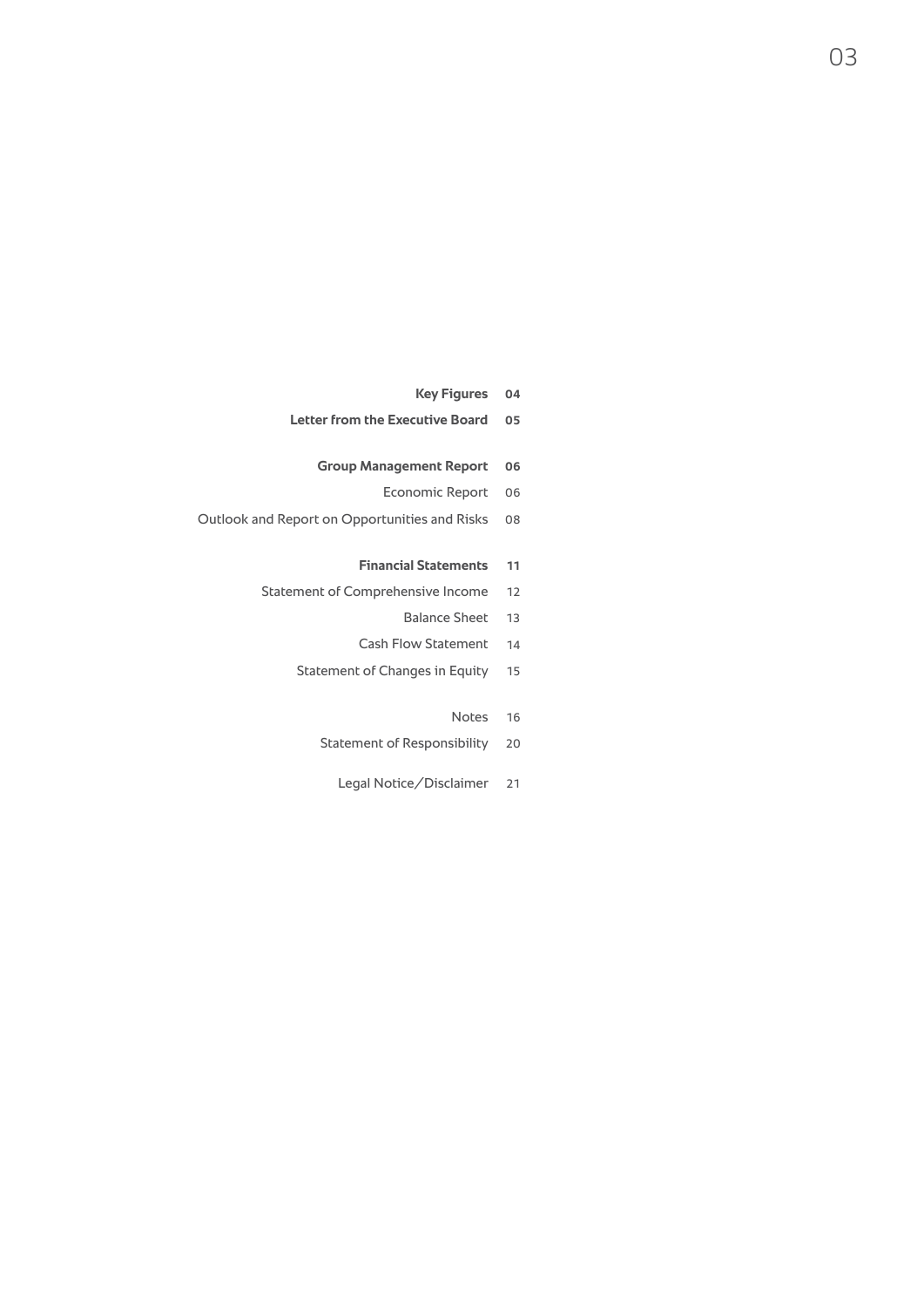$04$  / Report on the first half year

# **Key Figures**

| in m EUR                                             | 2021  | 2nd quarter 2nd quarter<br>2020 | Change<br>absolute | in $%$                   | Change 1st half year 1st half year<br>2021 | 2020    | Change<br>absolute | Change<br>in $%$ |
|------------------------------------------------------|-------|---------------------------------|--------------------|--------------------------|--------------------------------------------|---------|--------------------|------------------|
| Sales revenues by region                             |       |                                 |                    |                          |                                            |         |                    |                  |
| Germany                                              | 28.9  | 17.6                            | $+11.3$            | 65                       | 48.1                                       | 39.2    | $+8.9$             | $+22$            |
| Europe (excluding Germany)                           | 97.2  | 46.3                            | $+50.9$            | $+110$                   | 169.0                                      | 131.6   | $+37.4$            | $+28$            |
| North America                                        | 36.5  | 22.1                            | $+14.4$            | $+66$                    | 67.4                                       | 55.3    | $+12.1$            | $+22$            |
| Latin America                                        | 7.4   | 2.5                             | $+4.9$             | $+192$                   | 14.8                                       | 11.8    | $+3.0$             | $+26$            |
| Asia                                                 | 30.4  | 20.4                            | $+10.0$            | $+49$                    | 59.7                                       | 43.6    | $+16.1$            | $+37$            |
| Rest of the world                                    | 11.2  | 8.0                             | $+3.2$             | $+41$                    | 20.4                                       | 16.6    | $+3.8$             | $+23$            |
| Sales revenues generated abroad (in %)               | 86    | 85                              | $+1$               |                          | 87                                         | 87      | $+0$               |                  |
| Sales revenues by product group                      |       |                                 |                    |                          |                                            |         |                    |                  |
| iCombi                                               | 187.7 | 105.9                           | $+81.8$            | $+77$                    | 337.6                                      | 270.3   | $+67.3$            | $+25$            |
| iVario                                               | 23.9  | 10.9                            | $+13.0$            | $+120$                   | 41.7                                       | 27.7    | $+14.0$            | $+51$            |
| Sales revenues and earnings                          |       |                                 |                    |                          |                                            |         |                    |                  |
| Sales revenues                                       | 211.6 | 116.8                           | $+94.8$            | $+81$                    | 379.3                                      | 298.0   | $+81.3$            | $+27$            |
| Cost of sales                                        | 91.8  | 55.3                            | $+36.5$            | $+66$                    | 165.6                                      | 135.1   | $+30.5$            | $+23$            |
| Gross profit                                         | 119.8 | 61.5                            | $+58.3$            | $+95$                    | 213.7                                      | 162.9   | $+50.8$            | $+31$            |
| as a percentage of sales revenues                    | 56.6  | 52.6                            | $+4.0$             | $\overline{\phantom{0}}$ | 56.3                                       | 54.7    | $+1.6$             |                  |
| Sales and service expenses                           | 46.1  | 39.2                            | 6.9                | $+18$                    | 88.6                                       | 89.5    | $-0.9$             | $-1$             |
| Research and development expenses                    | 11.7  | 9.9                             | $+1.8$             | $+19$                    | 23.1                                       | 21.8    | $+1.3$             | $+6$             |
| General administration expenses                      | 9.7   | 9.1                             | $+0.6$             | 7                        | 19.4                                       | 19.4    | $+0.0$             | $+0$             |
| Earnings before financial<br>result and taxes (EBIT) | 52.2  | 1.6                             | $+50.6$            | $+3,163$                 | 84.4                                       | 27.6    | $+56.8$            | $+206$           |
| as a percentage of sales revenues                    | 24.7  | 1.4                             | 23.3               |                          | 22.3                                       | 9.2     | $+13.1$            |                  |
| Profit or loss after taxes                           | 39.8  | 1.2                             | 38.6               | 3,217                    | 64.2                                       | 17.9    | $+46.3$            | $+259$           |
| <b>Balance Sheet</b>                                 |       |                                 |                    |                          |                                            |         |                    |                  |
| <b>Balance sheet total</b>                           |       |                                 |                    |                          | 710.0                                      | 615.1   | 94.9               | $+15$            |
| Equity                                               |       |                                 |                    |                          | 543.8                                      | 471.5   | 72.3               | $+15$            |
| Equity ratio (in $\%$ )                              |       |                                 |                    |                          | 76.6                                       | 76.7    | $-0.1$             |                  |
| Cash flow                                            |       |                                 |                    |                          |                                            |         |                    |                  |
| Cash flow from<br>operating activities               |       |                                 |                    |                          | 76.5                                       | 17.2    | $+59.3$            | $+345$           |
| Cash-effective investments                           |       |                                 |                    |                          | 10.9                                       | 13.5    | $-2.6$             | $-20$            |
| Free cash flow <sup>1</sup>                          |       |                                 |                    |                          | 65.6                                       | 3.6     | $+61.9$            | $+1,673$         |
| Number of employees as at 30 June                    |       |                                 |                    |                          | 2,186                                      | 2,266   | $-80$              | $-4$             |
| Key figures for RATIONAL shares                      |       |                                 |                    |                          |                                            |         |                    |                  |
| Earnings per share (in EUR)                          |       |                                 |                    |                          | 5.64                                       | 1.57    | $+4.07$            | $+259$           |
| Quarter-end closing price <sup>2</sup> (in EUR)      |       |                                 |                    |                          | 764.00                                     | 498.40  | $+265.60$          | $+53$            |
| Market capitalisation <sup>23</sup>                  |       |                                 |                    |                          | 8,686.7                                    | 5,666.8 | 3,020              | $+53$            |

1 Cash flow from operating activities less capital expenditures

2 Xetra

3 As of balance sheet date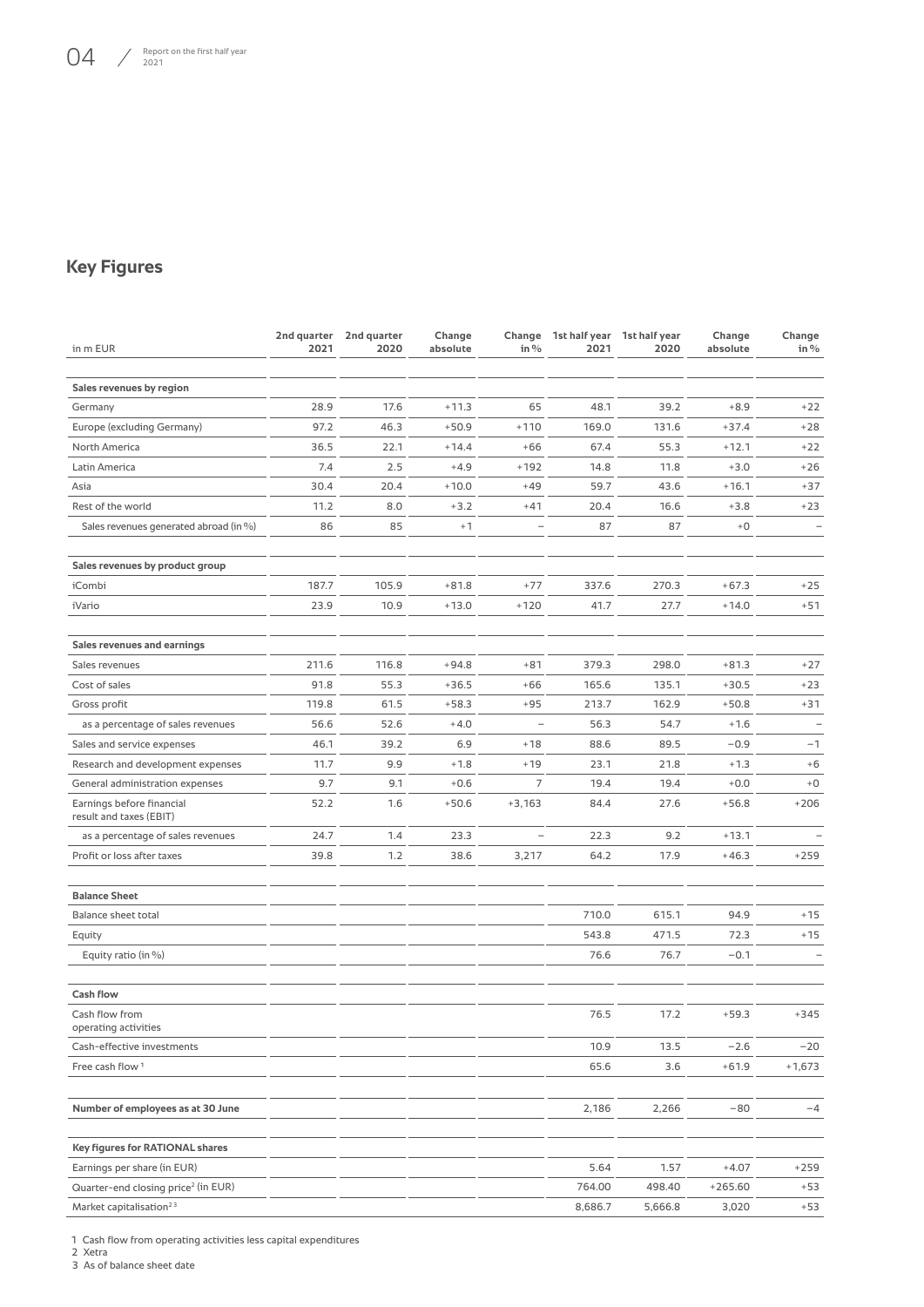Key Figures  $04$ 

Group Manage Report 06

Financial Statements RATIONAL Group 11 05 **Letter from the** 

Notes RATIONAL Group 16

Statement of Responsibility  $20$ 

Legal Notice Disclaimer  $21$ 

# **Letter from the Executive Board**

**Executive Board**

**05**

# **Dear Shareholders, Customers and Business Partners,**

The developments of the past 18 months have literally been like a roller coaster ride. Following the sharp contraction triggered by the coronavirus in March last year, we experienced the low point of the crisis in the second quarter of 2020, in which the sales revenue volume almost halved. Despite further waves of the pandemic, sales revenues subsequently stabilised, down about 20% on pre-crisis levels.

A continuation of the crisis initially seemed likely in the first quarter of 2021, with new orders at a low level in January and February. The outlook was not promising at the time: vaccination campaigns not yet or barely off the ground, continuing lockdowns in a large number of countries and the beginnings of global supply shortages. Then in March, along with the rest of the industry, we experienced a relatively unexpected sharp revival in demand for our products, despite persistent restrictions for our customers and continuing uncertainty. This positive trend has since continued, and in June we achieved the highest sales revenue and order volume recorded in a single month in the company's history.

In our view, a key factor of this encouraging trend is the extensive use our customers have made of government support measures for investments in modern IoT-capable and resource-efficient cooking appliances such as ours. In addition, once the most difficult phase of the coronavirus crisis had passed, customers completed a large number of new-build or refurbishment projects. Not least, in some cases dealers ordered appliances for stock in order to prevent potential supply shortages.

Global supply chains are severely stretched in almost all industries. The difficult supply situation for some primary products is extending our traditionally very short delivery times, in some cases even significantly. This means that we are entering the second half of the year with a level of orders on hand that is unusually high for our business. We expect that delayed investments being made and orders brought forward in the first six months may lead to a slow-down in the new orders trend in the second half of the year.

We cannot quantify the extent the effects described above will have in each case. Given the success of recent months, we are confident about the remainder of the fiscal year and anticipate that the market situation will continue to ease. Looking at the second quarter of 2021 in isolation, our sales revenues and earnings are up on the corresponding pre-crisis quarter of 2019, and this generally makes us very optimistic about the future. However, the positive one-off effects of the past few months, the continuing risks arising from the pandemic and the economic uncertainty remind us that we still need to be cautious.

Key risks that may seriously threaten the continued recovery include fresh coronavirus restrictions on our customers from the autumn of 2021 onwards and production delays due to limited availability of primary products, which may result in significant increases in delivery times and the postponement of revenue recognition.

We are pleased that our customers are at last allowed to welcome and cater for guests again, that their business prospects are on a steady upward trend and hope that we can all return to calmer waters. And we are also pleased, of course, that we have the opportunity to support our customers in their ventures and wish them every success for the times ahead. I also wish you, dear readers, all the best and, most of all, that you stay healthy!

P. S/a deluxion 5

**Dr Peter Stadelmann** CEO of RATIONAL AG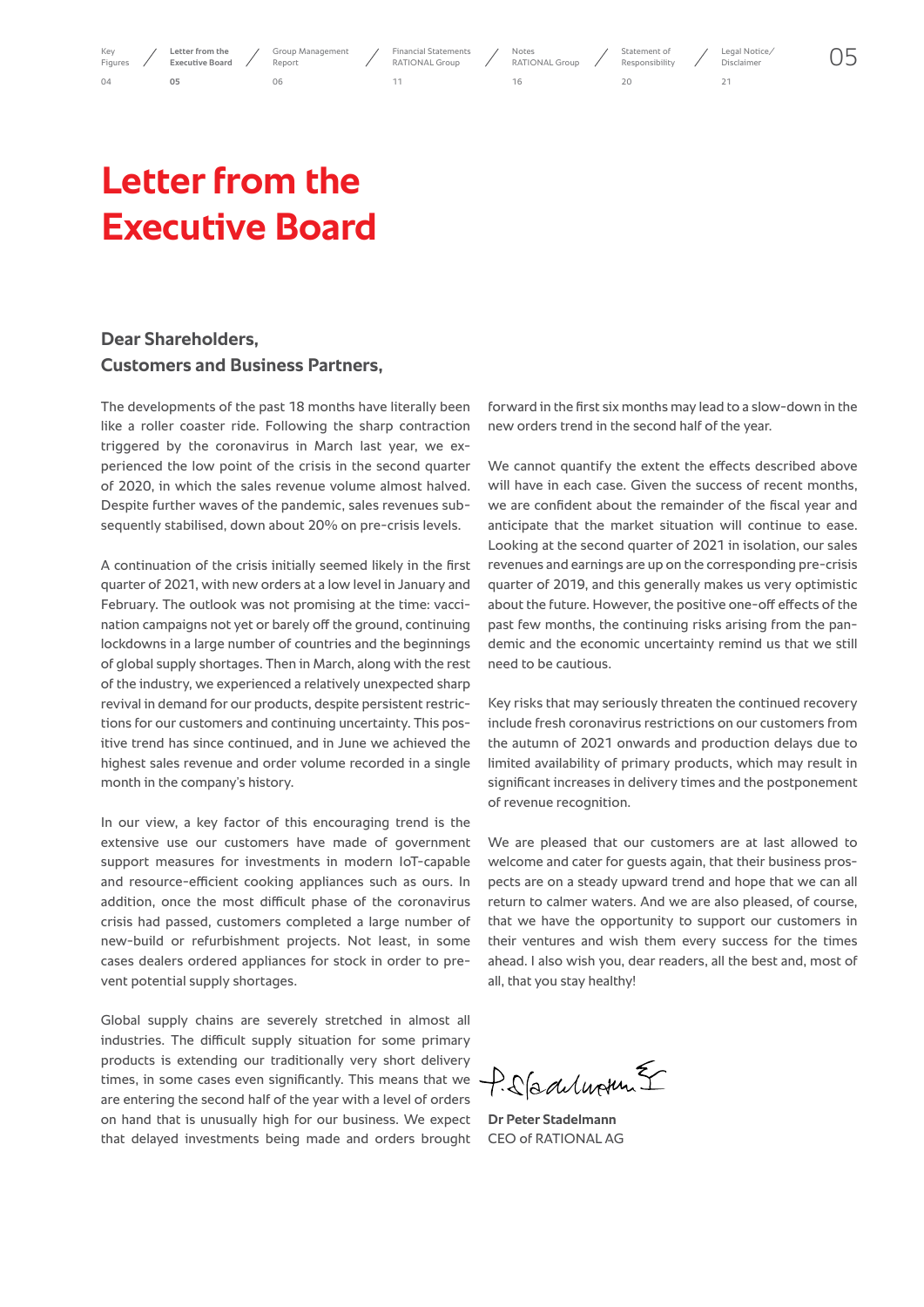# **Group Management Report**

# **Economic Report**

### **Macroeconomic framework**

### **Strong economic recovery**

After the sharp contraction during the coronavirus crisis, followed by the most severe global recession in almost a century, the global economy continues on a path of rapid recovery. After a decline of 3.3% in 2020, the IMF predicts that global economic output could rise by 6.0% in 2021. The eurozone's economic output is forecast to be up by 4.4% on the previous year, and the USA's by 6.4%. The fastest recovery in 2021, with expected economic growth of 8.6%, is predicted for the Asian markets. (Source: Warburg capital market prospects, July 2021).

### **Mass catering sector benefits from extensive support measures**

The entire food services sector was among the hardest hit by the worldwide lockdown measures. In order to cushion the most severe effects on companies in the industry, governments launched a large number of support initiatives such as cost and capital grants or investment aid. These aid packages are very important, especially for customers in the catering segment, to facilitate reopening after sometimes very long periods of closure and to allow businesses to position themselves ready for the future. From our perspective, it seems as though customers took advantage of these aid programmes on a very extensive scale in the first half of 2021, and this had a positive effect on the performance of the industry.

### **Earnings situation**

### **Sales revenues of 212 million euros in the second quarter of 2021 above pre-crisis level**

Sales revenues of 211.6 million euros in the second quarter of 2021 were 3% up on the figure in the second quarter of 2019 (205.1 million euros), hence slightly exceeding precrisis levels. That was 81% higher than in the prior-year quarter, which was very weak due to the coronavirus pandemic (2020: 116.8 million euros).

In addition to the general improvement in the situation of the catering sector, we have identified three key extraordinary factors that have contributed to this development. The opening up of the catering sector in most countries and the start of the tourist season prompted investments and led to the start of projects that had been postponed or the completion of projects launched earlier. In many cases, state aid measures were used to make these investments, which were sometimes brought forward due to the often limited duration of these programmes. Another reason for anticipatory effects was the tight supply situation worldwide, especially in the area of electronics components. Dealers and customers bought appliances for stock in order to avoid being caught out by potential supply shortages in the coming months.

The resulting positive impact was evident in all markets worldwide. Compared with the second quarter of 2020, all segments achieved significant increases in sales revenues by between approximately 50% and 100%. As against the second quarter of 2019, Asia and DACH generated a significant rise in sales revenues of 20%, while EMEA was slightly up on the pre-crisis quarter. The Americas segment was still about 15% down on the sales revenue for the second quarter of 2019.

After six months, sales revenues stand at 379.3 million euros, up 27 percent on the previous year. The year-on-year growth rates ranged from 19% in DACH to 43% in Asia. Sales revenues for the Group as a whole were, however, still 5% lower than in the first half of 2019. Only in Asia did the figure exceed the pre-crisis level by 18% in this period. DACH (–2%) was only just short of this level, while EMEA  $(-7%)$  and the Americas (–12%) still have some catching up to do. Adjusted for the more volatile chain business, six-month sales revenues in the Americas are on a level with the first half of 2019.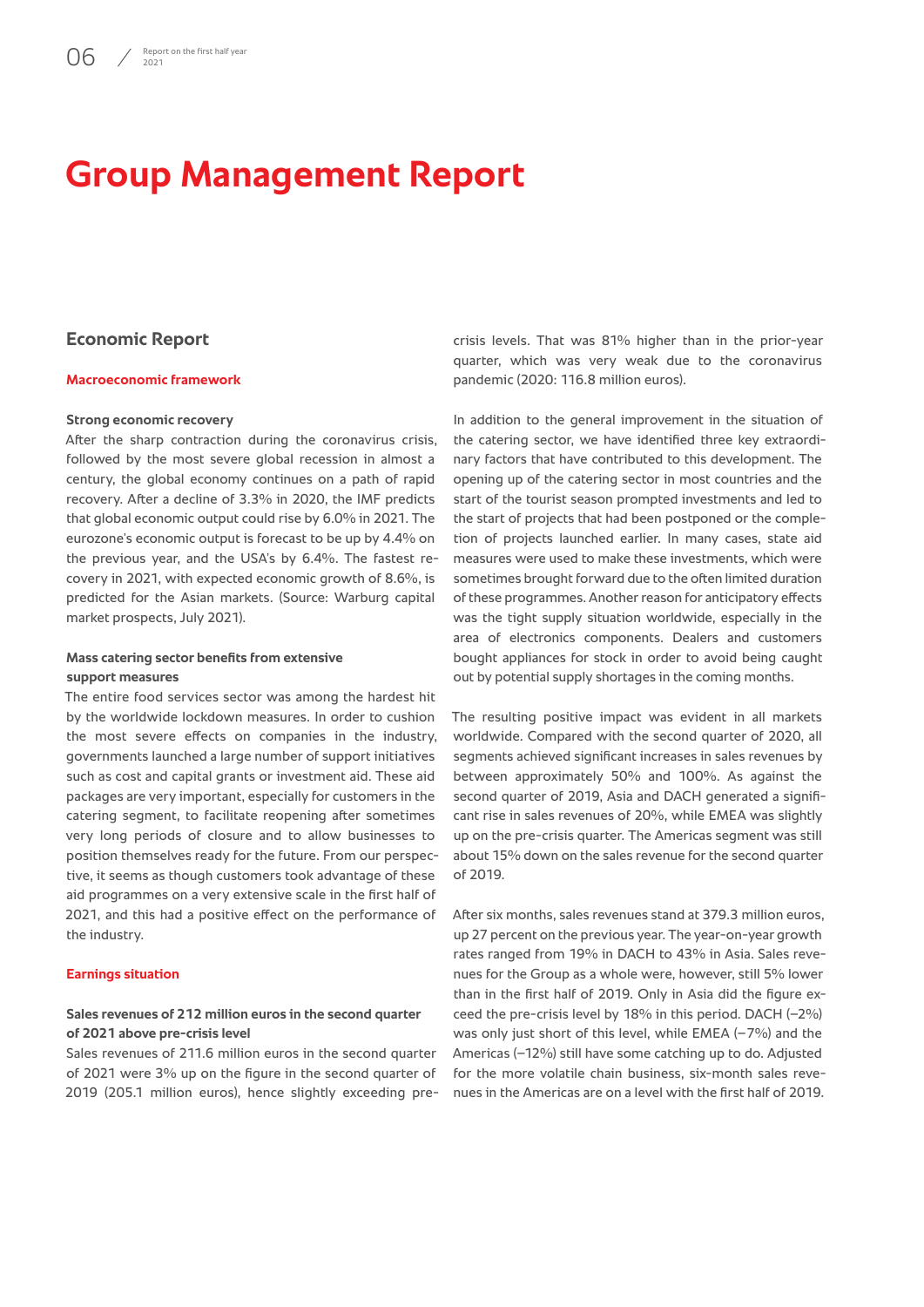Key Figures  $04$ Letter from the Executive Board 05 Financial Statements RATIONAL Group 11 Notes RATIONAL Group 16 Statement of Responsibility  $20$ Legal Notice Disclaimer  $21$ 07 **Group Management Report 06**

# **Sales revenues slightly influenced by currency effects**

In total, fluctuations in the exchange rates of the foreign currencies most important to RATIONAL had a negative impact on sales revenue performance in the first few months of the current fiscal year. Sales revenues were driven lower especially by decreases in the value of the US dollar, Japanese yen and Brazilian real. The overall effect of these negative currency movements on sales revenue growth was a year-on-year decline by around two percentage points in both the second quarter and the first six months.

#### **New product groups established in the market**

In May 2020 and June 2020, we launched two completely new appliance generations, the iCombi and the iVario, which have since established themselves among our customers. In the iCombi product group, sales revenues were up 25% year-on-year in the first half of 2021, at 337.6 million euros (2020: 270.3 million euros). In the iVario product group, sales rose by as much as 51% to 41.7 million euros (2020: 27.7 million euros).

### **56% gross margin in the first half of 2021**

Cost of sales increased slightly more slowly than sales revenues, by around 23%, to 165.6 million euros (2020: 135.1 million euros). As a result, the gross margin improved to 56.3% in the first half of 2021 (2020: 54.7%). The past fiscal year was still dominated by the conversion of the production processes in Landsberg and Wittenheim due to the roll-out of the new product generations and dealing with the crisis-induced logistical constraints.

In the current year, we are benefiting in the production process from improved productivity. Personnel costs in production, in particular, rose significantly more slowly than sales revenues, because RATIONAL was able to realise considerable savings on auxiliary and temporary staff, and productivity had generally improved about one year after the start of production.

The sometimes significant rises in commodity costs have to date been felt in production costs to a lesser extent than expected. Costs increased almost in line with sales revenues. The tight supply situation is expected to drive a substantial increase in logistics and material costs in the second half of 2021. Adjusted for negative currency effects, the gross margin reached 57%.

### **Rise in EBIT margin by 13 percentage points to 22% in the first half of 2021**

EBIT (earnings before financial result and taxes) in the first six months of the current fiscal year was 84.4 million euros, up threefold on the first six months of 2020 (2020: 27.6 million euros). The EBIT margin was 22.3% (2020: 9.2%).

In the first half of 2020, EBIT and the EBIT margin had come under intense pressure because of the coronavirus crisis, the resulting sharp fall in sales revenues in the second quarter, and the still high cost base relative to sales revenues due to the recent product launches. This year's EBIT margin in the first six months benefited from the healthy sales revenue performance in combination with continuing lower cost levels. While sales revenues rose by 27% year-on-year, operating costs were only slightly up on the prior-year level. Total operating costs amounted to 131.1 million euros in the first half of 2021 (2020: 130.7 million euros).

## **Operating costs in sales and service in the first half of the year stood at**

88.6 million euros (2020: 89.5 million euros). Due to contact and travel restrictions, the costs incurred, especially for sales events and business travel, are still low. Research and development expenses amounted to 23.1 million euros in the first six months of 2021, 6% higher than in the previous year (2020: 21.8 million euros). Administration expenses were stable at 19.4 million euros (2020: 19.4 million euros).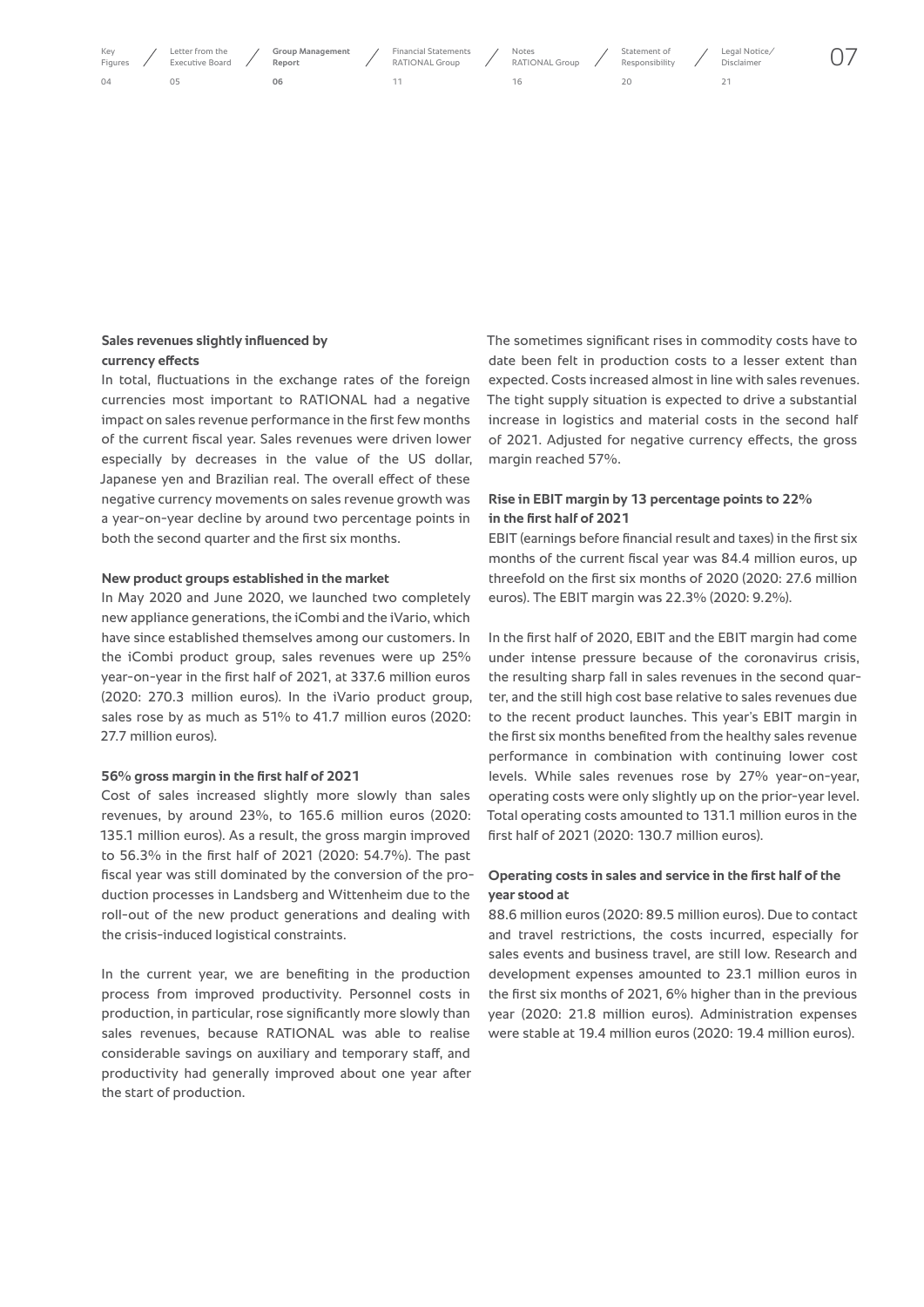In the first half of 2021, net currency gains of 1.3 million euros had a positive impact on EBIT, compared with a significant net currency loss of 4.7 million euros reported in the first six months of 2020. Adjusted for all currency effects, the EBIT margin after six months was 22.6%.

#### **Net assets and financial position**

### **76 million euros in operating cash flow**

In the first six months of the current fiscal year, our cash flow from operating activities was 76.5 million euros (2020: 17.2 million euros). This significant rise was largely attributable to the higher profit before taxes.

The cash flow from investing activities includes investments in property, plant and equipment and in intangible assets. These amounted to 10.9 million euros in the first half of 2021 (2020: 13.5 million euros). This is mainly due to investments in the construction of the new logistics centre, which was completed in spring this year, in expanding the Wittenheim location, and in modernising the machinery installed at the Landsberg am Lech location.

The cash flow from financing activities of  $-60.0$  million euros mainly reflects the dividend payment (–54.6 million euros), the repayment of bank loans (–1.1 million euros) and the repayment of and payments for lease liabilities in accordance with IFRS 16 (–4.3 million euros).

### **Securing liquidity has top priority**

A high level of liquidity and the resultant independence from capital markets and bank loans as well as preserving entrepreneurial freedom have always been vital for RATIONAL. In times of crisis, that is even more important in order to ensure our company's long-term existence and success. Our equity ratio at the end of June 2021 was high, at 77%, and we had around 240 million euros in net financial assets. In addition, we have contractually agreed credit lines of 75 million euros, which have not been drawn down to date.

### **Employees**

As a socially responsible company, RATIONAL had made only minimal adjustments to the size of its workforce during the crisis. In line with the improving market prospects, the number of employees rose in the second quarter for the first time since the start of the coronavirus crisis, climbing slightly by 12 employees compared with Q1 2021. As at the end of 2020, the RATIONAL Group had a total of 2,180 employees worldwide (–3% on the previous year), compared with 2,186 at the end of June 2021. Of this total, 1,236 were employed in Germany.

# **Outlook and Report on Opportunities and Risks**

### **Outlook**

In recent months, we have seen positive performance in almost all markets around the world. We believe that whether the recovery of the first six months of 2021 continues will critically depend on two factors. Firstly, there is the question of whether tighter restrictions will once again be imposed on daily life in response to new coronavirus outbreaks. The second factor is the supply situation for primary products. The current situation in the global market is very tense, especially for electronics components, and considerable supply delays and volume restrictions may persist, leading to longer delivery times on our part and later revenue recognition. Moreover, the tense supply situation is in some cases leading to dramatic increases in component prices and shipping costs.

If the scenarios described above have a negative effect on business performance in the second half of the year, the Executive Board expects that business growth will slow yet again, combined with higher costs. Given the positive development of the first six months and the high level of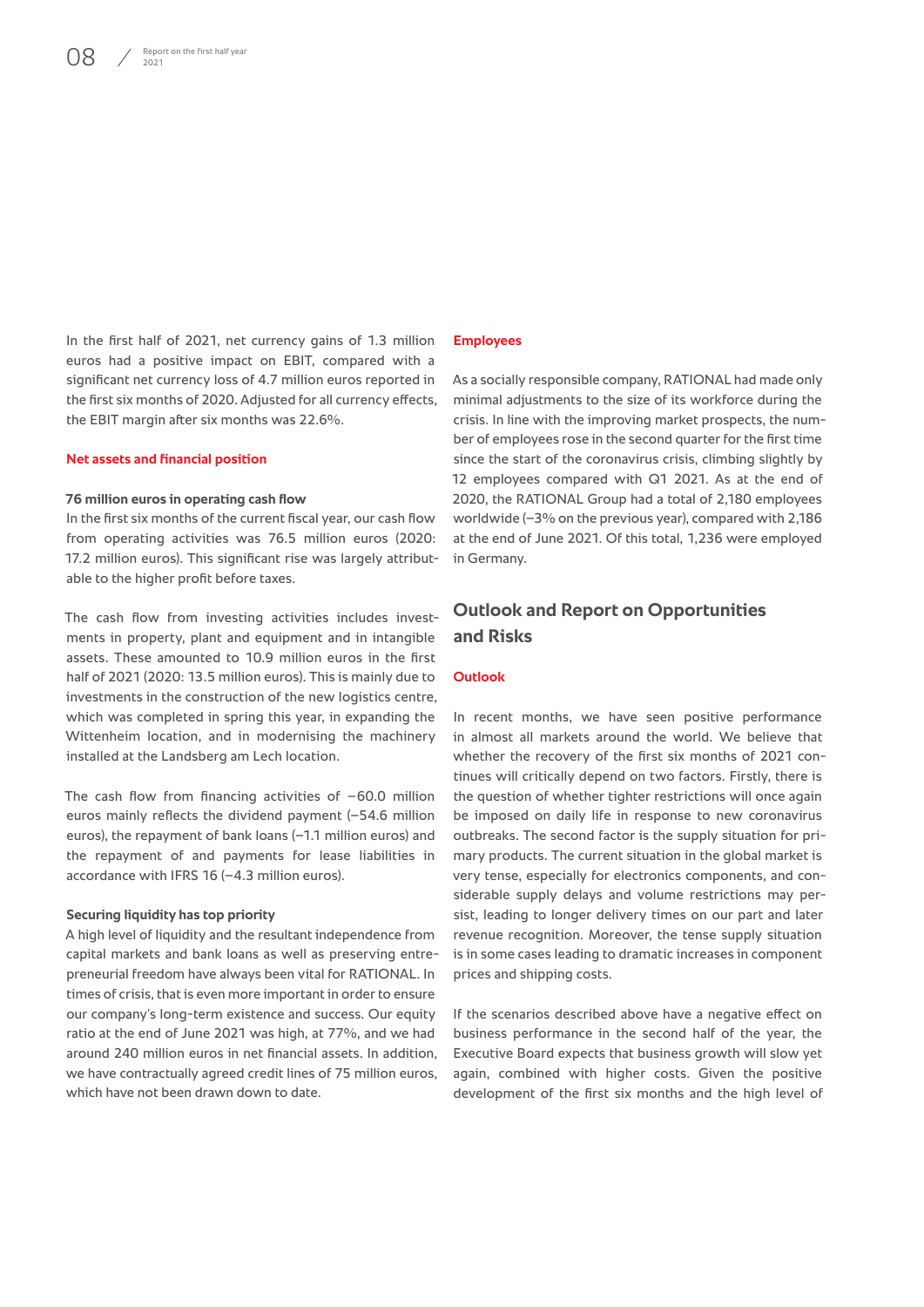

orders on hand, the Executive Board expects sales revenue to increase by a high single-digit percentage compared with the previous year, even in such a scenario. If the above risks do not materialise, or only to a reduced extent, sales revenues are expected to rise by around 15 to 20 percent in the 2021 fiscal year. If the recovery trend continues, it could be feasible to return, as early as in full-year 2022, to sales revenue levels last seen in 2019. The company had previously expected this to not be until 2023. Since costs are projected to move in line with sales revenues, the EBIT margin is forecast to be just above 20 percent, regardless of which scenario plays out.

### **Report on risks and opportunities**

RATIONAL uses a global risk management system which ensures that risks are identified at an early stage and provides support for the appropriate corrective measures to be taken. The existing risks as regards developments in the global economy continue to represent an uncertainty factor for the development of the business. There are no significant changes to the statement of risks and opportunities given in the last consolidated financial statements.

Landsberg am Lech, 5 August 2021

RATIONAL AG The Executive Board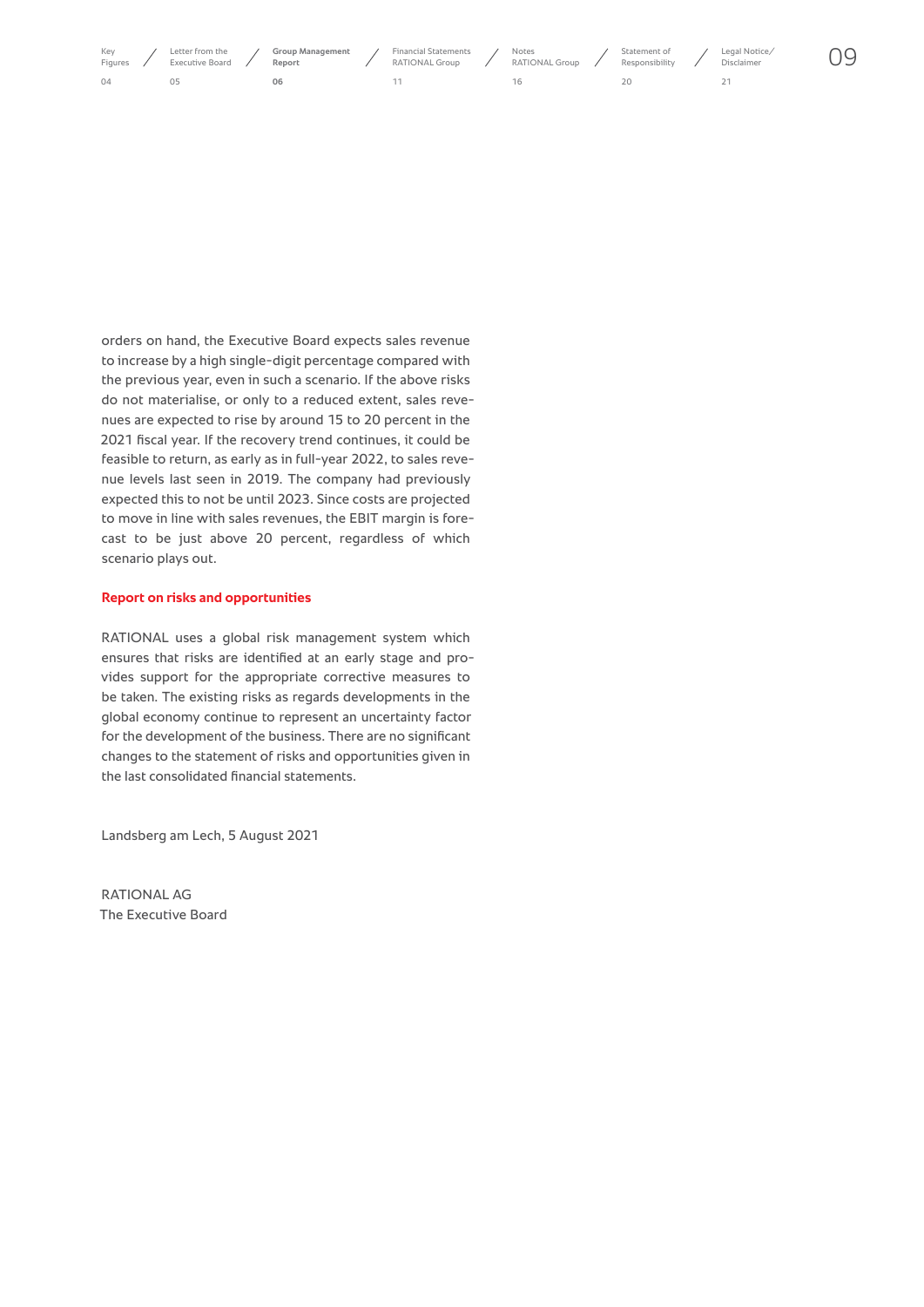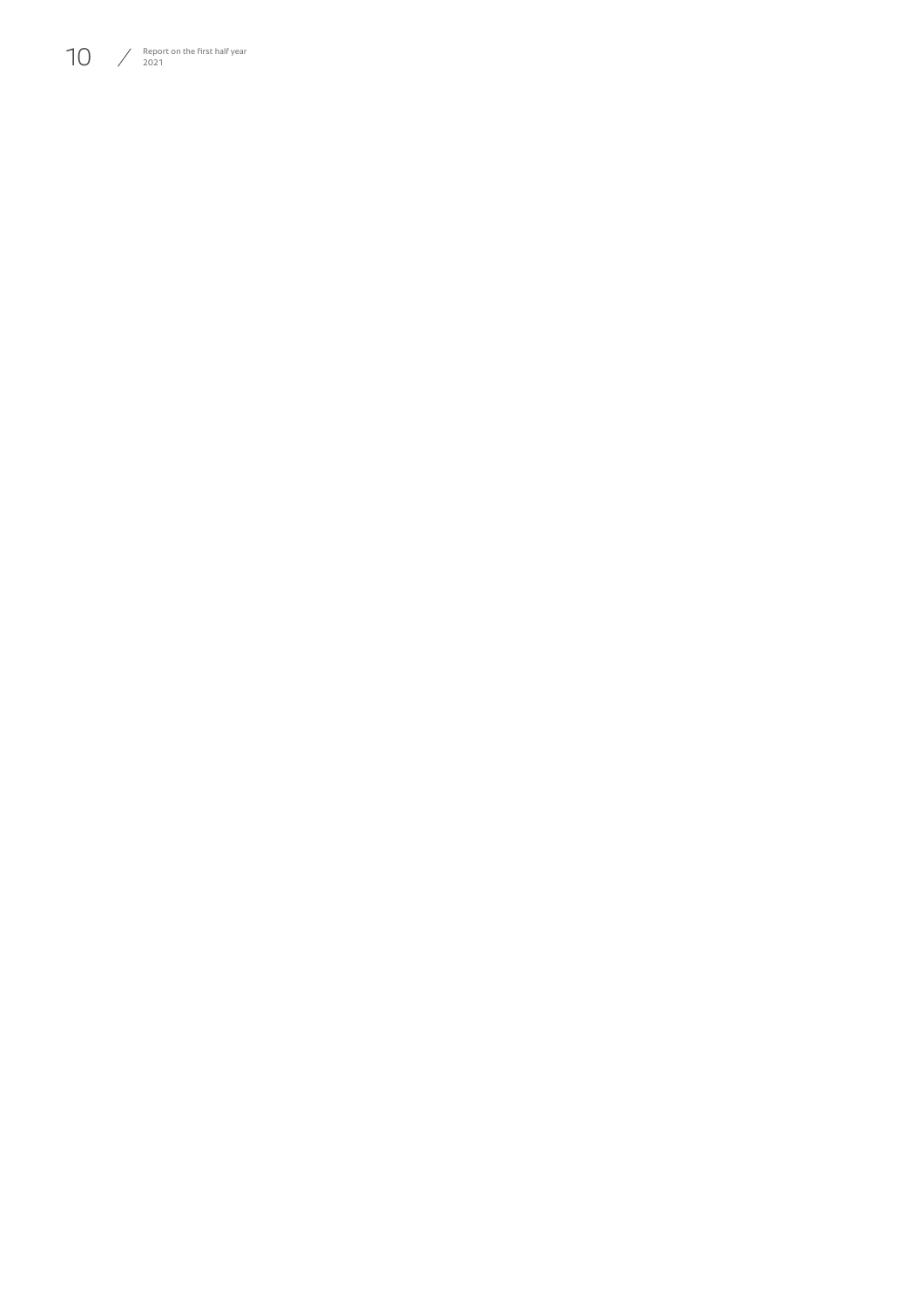| Key<br>Figures | Letter from the<br><b>Executive Board</b> | Group Management<br>Report | <b>Financial Statements</b><br><b>RATIONAL Group</b> | Notes<br>RATIONAL Group | Statement of<br>Responsibility | Legal Notice/<br>Disclaimer | -1 |
|----------------|-------------------------------------------|----------------------------|------------------------------------------------------|-------------------------|--------------------------------|-----------------------------|----|
|                | 05                                        | 06                         |                                                      |                         | 20                             |                             |    |

# **Financial Statements** RATIONAL Group

- Statement of Comprehensive Income 12
	- Balance Sheet 13
	- Cash Flow Statement 14
	- Statement of Changes in Equity 15
		- Notes 16
		- Statement of Responsibility 20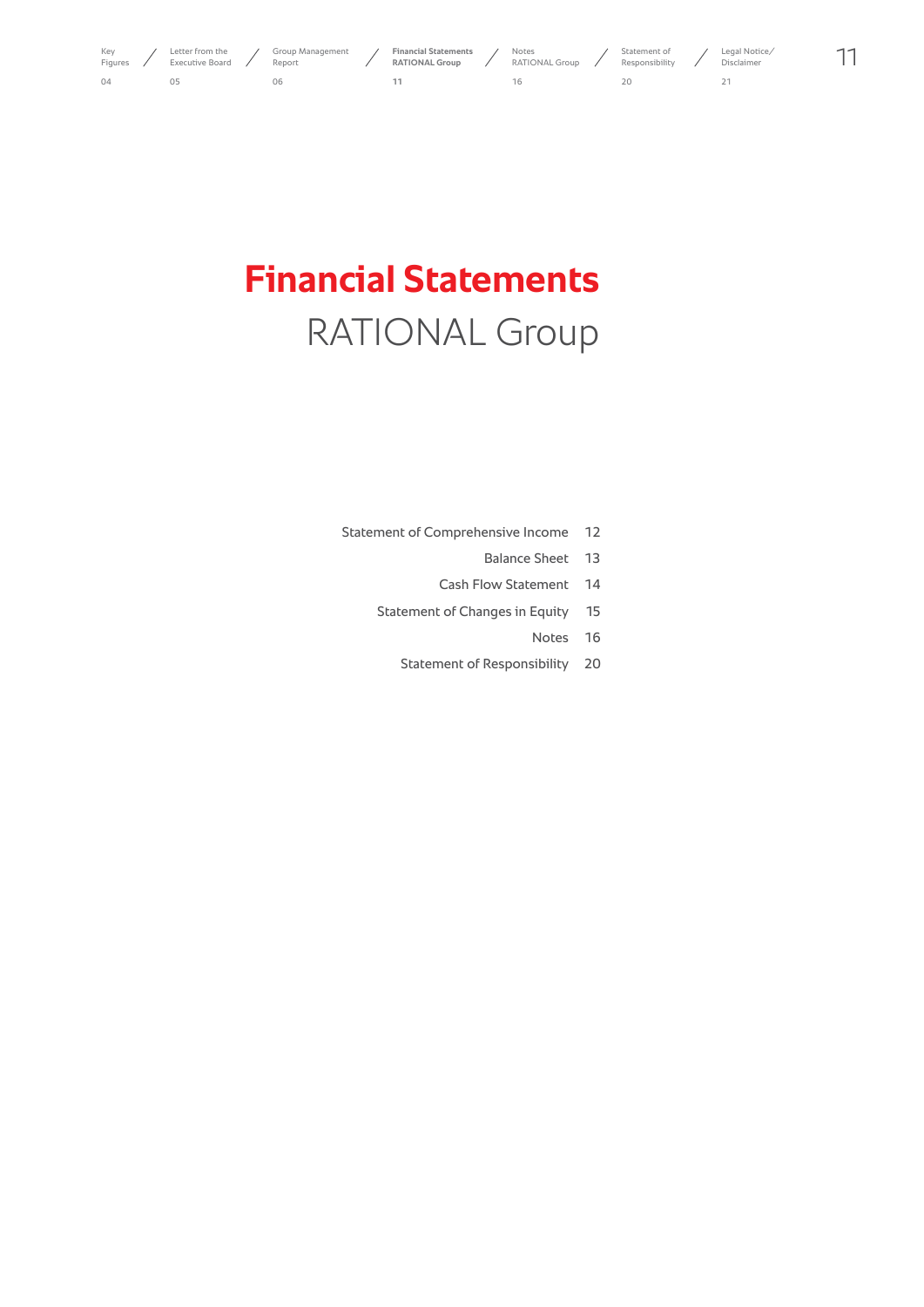# **Statement of Comprehensive Income** RATIONAL Group

for the period 1 January – 30 June

| in kEUR                                                                                                             | 2nd quarter<br>2021 | 2nd quarter<br>2020 | 1st half year<br>2021 | 1st half year<br>2020 |
|---------------------------------------------------------------------------------------------------------------------|---------------------|---------------------|-----------------------|-----------------------|
|                                                                                                                     |                     |                     |                       |                       |
| Sales revenues                                                                                                      | 211.638             | 116.771             | 379.337               | 298,030               |
| Cost of sales                                                                                                       | $-91,845$           | $-55,299$           | $-165,643$            | $-135,088$            |
| <b>Gross profit</b>                                                                                                 | 119,793             | 61,472              | 213,694               | 162,942               |
| Sales and service expenses                                                                                          | $-46.089$           | $-39,216$           | $-88,617$             | $-89,533$             |
| Research and development expenses                                                                                   | $-11,731$           | $-9,889$            | $-23,101$             | $-21,757$             |
| General administration expenses                                                                                     | $-9,739$            | $-9,073$            | $-19,422$             | $-19,397$             |
| Other operating income                                                                                              | 2,172               | 2,315               | 6,112                 | 6,694                 |
| Other operating expenses                                                                                            | $-2,175$            | $-4,027$            | $-4,263$              | $-11,389$             |
| Earnings before financial result and taxes (EBIT)                                                                   | 52,231              | 1,582               | 84,403                | 27,560                |
| Interest income                                                                                                     | 74                  | 85                  | 127                   | 280                   |
| Interest expenses                                                                                                   | $-155$              | $-188$              | $-347$                | $-382$                |
| Other financial result                                                                                              | $-144$              | 17                  | $-294$                | $-3,951$              |
| Earnings before taxes (EBT)                                                                                         | 52,006              | 1,496               | 83,889                | 23,507                |
| Income taxes                                                                                                        | $-12,221$           | $-338$              | $-19.714$             | $-5,615$              |
| Profit or loss after taxes                                                                                          | 39,785              | 1,158               | 64,175                | 17,892                |
| Items that may be reclassified to profit and loss in the future:                                                    |                     |                     |                       |                       |
| Differences from currency translation                                                                               | 172                 | 820                 | $-879$                | 1,017                 |
| Other comprehensive income                                                                                          | 172                 | 820                 | $-879$                | 1,017                 |
| Total comprehensive income                                                                                          | 39,957              | 1,978               | 63,296                | 18,909                |
| Average number of shares<br>(undiluted/diluted)                                                                     | 11,370,000          | 11,370,000          | 11,370,000            | 11,370,000            |
| Earnings per share (undiluted/diluted) in euros,<br>based on profit or loss after taxes and the number<br>of shares | 3.50                | 0.10                | 5.64                  | 1.57                  |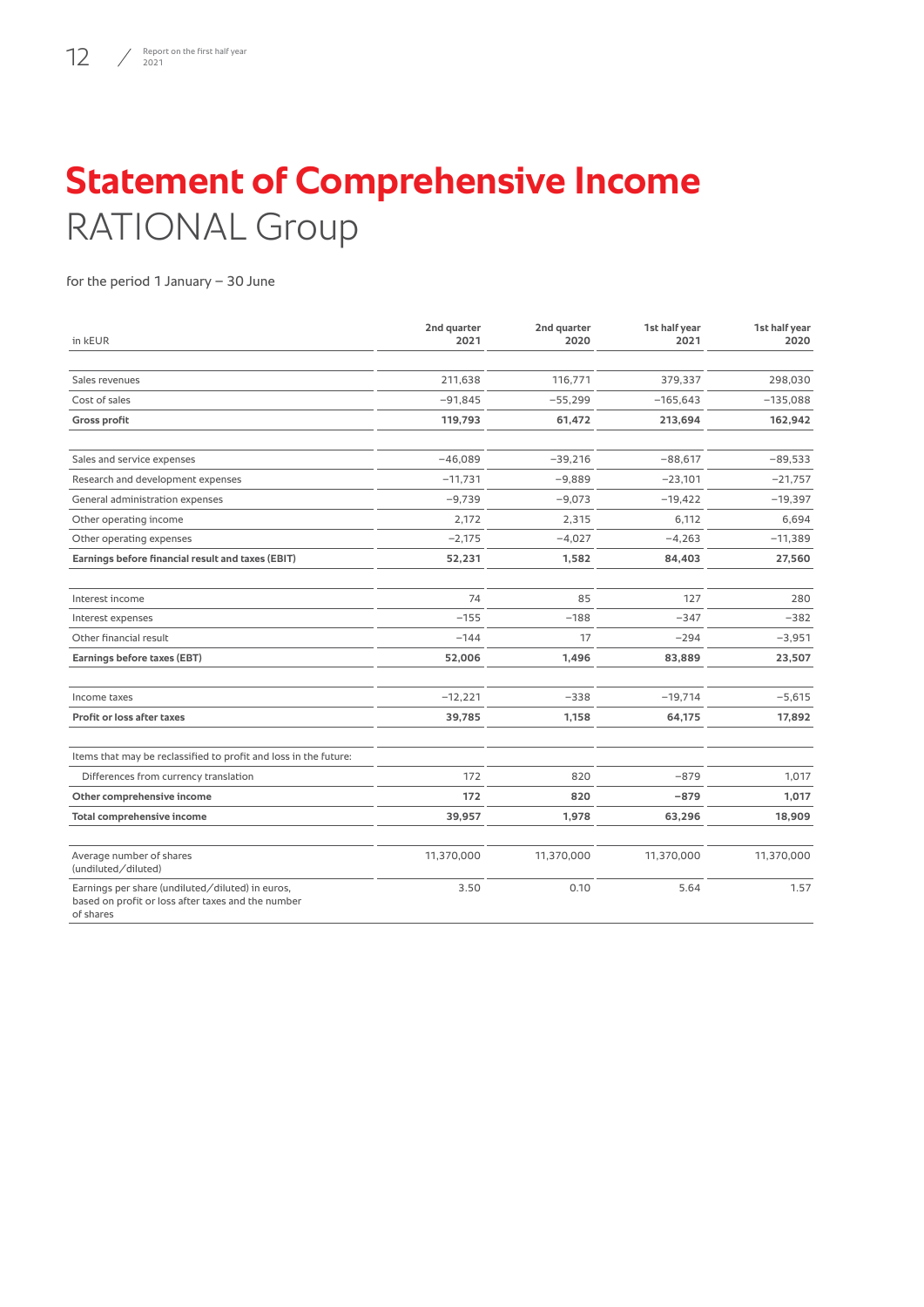| Kev<br>Figures | Letter from the<br><b>Executive Board</b> | Group Management<br>Report | <b>Financial Statements</b><br><b>RATIONAL Group</b> | <b>Notes</b><br>RATIONAL Group | Statement of<br>Responsibility | Legal Notice/<br>Disclaimer | ◡ |
|----------------|-------------------------------------------|----------------------------|------------------------------------------------------|--------------------------------|--------------------------------|-----------------------------|---|
| 04             |                                           | 06                         |                                                      |                                | 2Ο                             |                             |   |

# **Balance Sheet** RATIONAL Group

#### **Assets**

| in kEUR                       | 30 June 2021 | 30 June 2020 | 31 December 2020 |
|-------------------------------|--------------|--------------|------------------|
|                               |              |              |                  |
| Non-current assets            | 217,252      | 209,829      | 217,003          |
| Intangible assets             | 5,748        | 6,925        | 6,508            |
| Property, plant and equipment | 195,796      | 187,773      | 194,977          |
| Other financial assets        | 1,141        | 1,335        | 1,145            |
| Deferred tax assets           | 12,750       | 12,663       | 12,514           |
| Other assets                  | 1,817        | 1,133        | 1,859            |
| <b>Current assets</b>         | 492,775      | 405,250      | 453,743          |
| Inventories                   | 77,946       | 83,514       | 79,285           |
| Trade accounts receivable     | 122,342      | 85,564       | 98,750           |
| Other financial assets        | 20,814       | 22,449       | 25,928           |
| Income tax receivables        | 9,436        | 10,602       | 8,279            |
| Other assets                  | 19,839       | 17,125       | 10,373           |
| Cash and cash equivalents     | 242,398      | 185,996      | 231,128          |
| <b>Total assets</b>           | 710,027      | 615,079      | 670,746          |

### **Equity and liabilities**

| in kEUR                             | 30 June 2021 | 30 June 2020 | 31 December 2020 |
|-------------------------------------|--------------|--------------|------------------|
|                                     |              |              |                  |
| Equity                              | 543,812      | 471,468      | 535,091          |
| Subscribed capital                  | 11,370       | 11,370       | 11,370           |
| Capital reserves                    | 28,058       | 28,058       | 28,058           |
| Retained earnings                   | 509,890      | 438,086      | 500,290          |
| Other components of equity          | $-5,506$     | $-6,046$     | $-4,627$         |
| <b>Non-current liabilities</b>      | 34,089       | 33,997       | 34,456           |
| Pension and similar obligations     | 6,732        | 6,357        | 6,508            |
| Other provisions                    | 10,389       | 8,724        | 9,056            |
| Financial debt                      | 1,416        | 2,861        | 2,126            |
| Other financial liabilities         | 14,426       | 14,525       | 14,524           |
| Deferred tax liabilities            | 28           | 321          | 406              |
| Income tax liabilities              | 820          |              | 497              |
| Other liabilities                   | 278          | 1,209        | 1,339            |
| <b>Current liabilities</b>          | 132,126      | 109,614      | 101,199          |
| Other provisions                    | 54,003       | 46,070       | 40,044           |
| Financial debt                      | 2,173        | 2,790        | 2,550            |
| Trade accounts payable              | 24,720       | 18,798       | 21,154           |
| Other financial liabilities         | 9,590        | 10,151       | 12,236           |
| Income tax liabilities              | 8,948        | 9,507        | 7,013            |
| Other liabilities                   | 32,692       | 22,298       | 18,202           |
| Liabilities                         | 166,215      | 143,611      | 135,655          |
| <b>Total equity and liabilities</b> | 710,027      | 615,079      | 670,746          |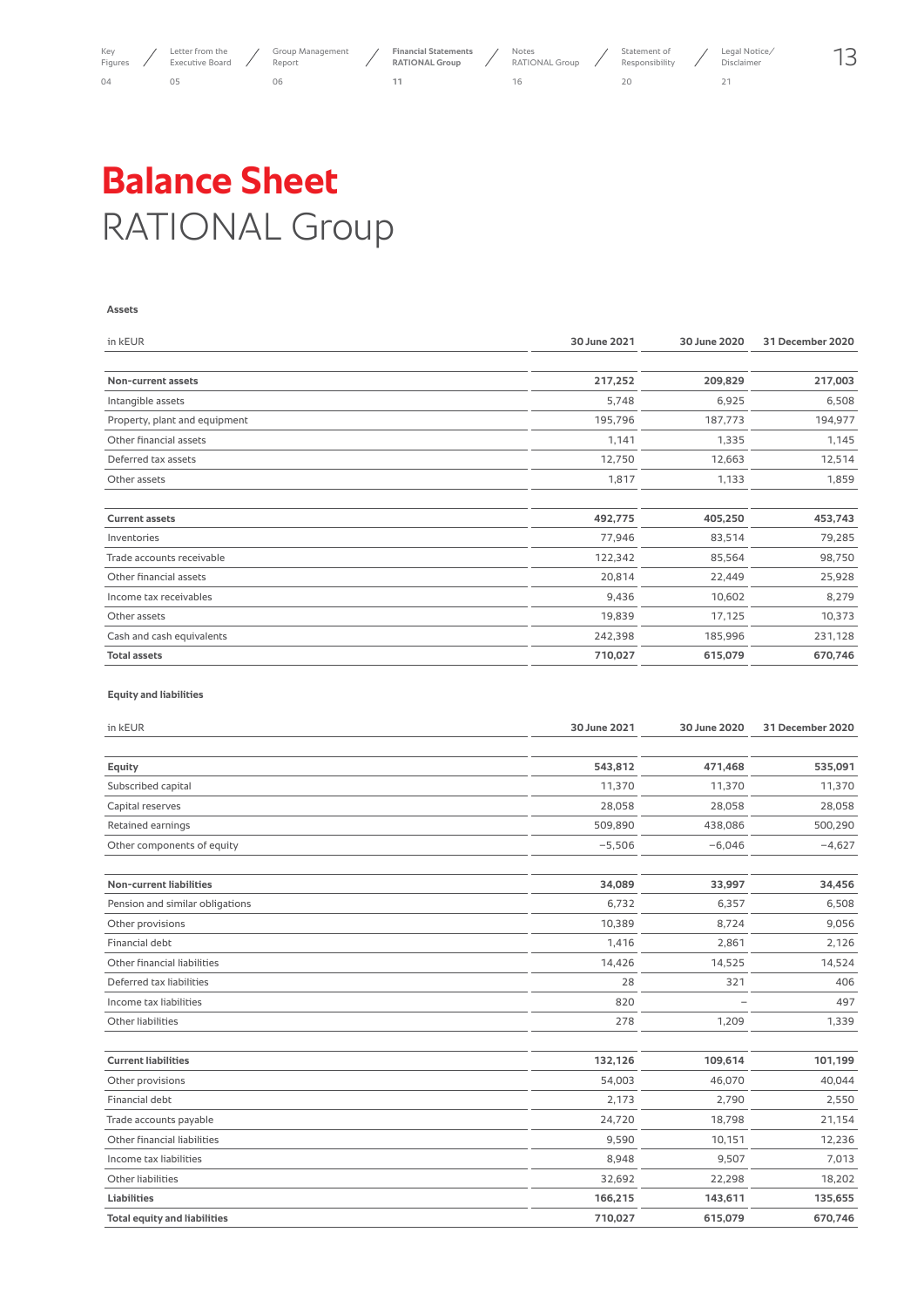# **Cash Flow Statement** RATIONAL Group

for the period 1 January – 30 June

| in kEUR                                                                                                             | 1st half year<br>2021 | 1st half year<br>2020 |
|---------------------------------------------------------------------------------------------------------------------|-----------------------|-----------------------|
| Earnings before taxes (EBT)                                                                                         | 83,889                | 23,507                |
| Cash flow from operating activities                                                                                 | 76,470                | 17,190                |
| Capital expenditures in intangible assets and property, plant and equipment including proceeds from asset disposals | $-10,873$             | $-13,543$             |
| Cash flow from financial investments                                                                                | 5,104                 | 75,762                |
| Cash flow from investing activities                                                                                 | $-5,769$              | 62,219                |
| Cash flow from financing activities                                                                                 | $-60,014$             | $-73,629$             |
| Effects of exchange rate fluctuations in cash and cash equivalents                                                  | 583                   | $-1,174$              |
| Change in cash and cash equivalents                                                                                 | 11,270                | 4,606                 |
| Cash and cash equivalents as at 1 January                                                                           | 231,128               | 181,390               |
| Cash and cash equivalents as at 30 June                                                                             | 242,398               | 185,996               |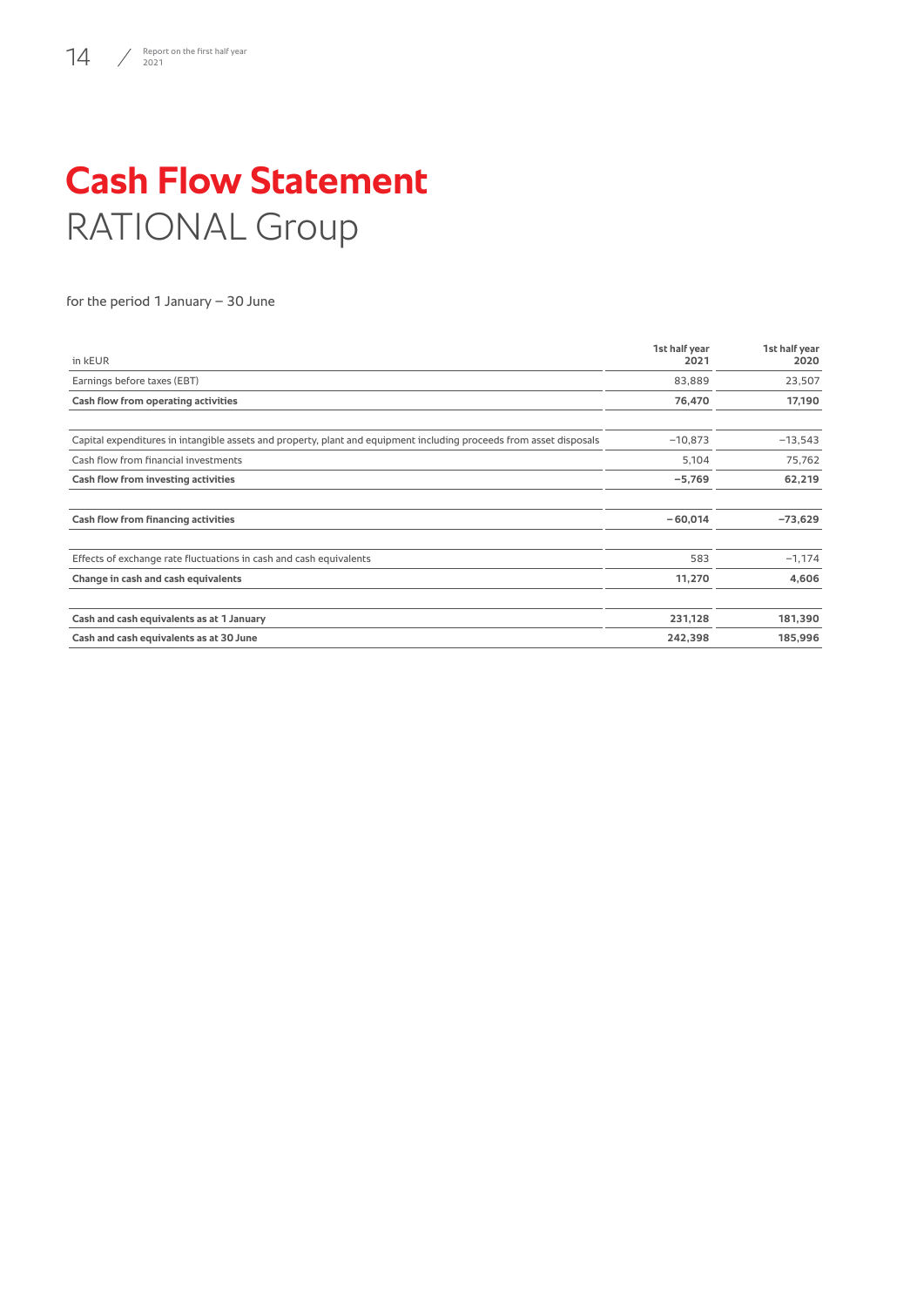# **Statement of Changes in Equity** RATIONAL Group

| in kEUR                      | Subscribed<br>capital    | Capital<br>reserves      | Retained<br>earnings | Other components of equity               |                               | Total     |
|------------------------------|--------------------------|--------------------------|----------------------|------------------------------------------|-------------------------------|-----------|
|                              |                          |                          |                      | Differences from<br>currency translation | Actuarial gains<br>and losses |           |
| Balance as at 1 January 2020 | 11,370                   | 28,058                   | 485,003              | $-5,474$                                 | $-1,589$                      | 517,368   |
| Dividend                     |                          | $\qquad \qquad -$        | $-64,809$            |                                          |                               | $-64,809$ |
| Profit or loss after taxes   | $\overline{\phantom{0}}$ | $\qquad \qquad$          | 17,892               |                                          |                               | 17,892    |
| Other comprehensive income   |                          | $\overline{\phantom{0}}$ |                      | 1,017                                    |                               | 1,017     |
| Balance as at 30 June 2020   | 11,370                   | 28,058                   | 438,086              | $-4,457$                                 | $-1,589$                      | 471,468   |
| Balance as at 1 January 2021 | 11,370                   | 28,058                   | 500,290              | $-3,078$                                 | $-1,549$                      | 535,091   |
| Dividend                     | -                        | $\qquad \qquad -$        | $-54,576$            |                                          | $\overline{\phantom{0}}$      | $-54,576$ |
| Profit or loss after taxes   | -                        | $\qquad \qquad -$        | 64,175               | $\overline{\phantom{0}}$                 | -                             | 64,175    |
| Other comprehensive income   | $\overline{\phantom{0}}$ | $\overline{\phantom{a}}$ |                      | $-879$                                   |                               | $-879$    |
| Balance as at 30 June 2021   | 11,370                   | 28,058                   | 509,890              | $-3,957$                                 | $-1,549$                      | 543,812   |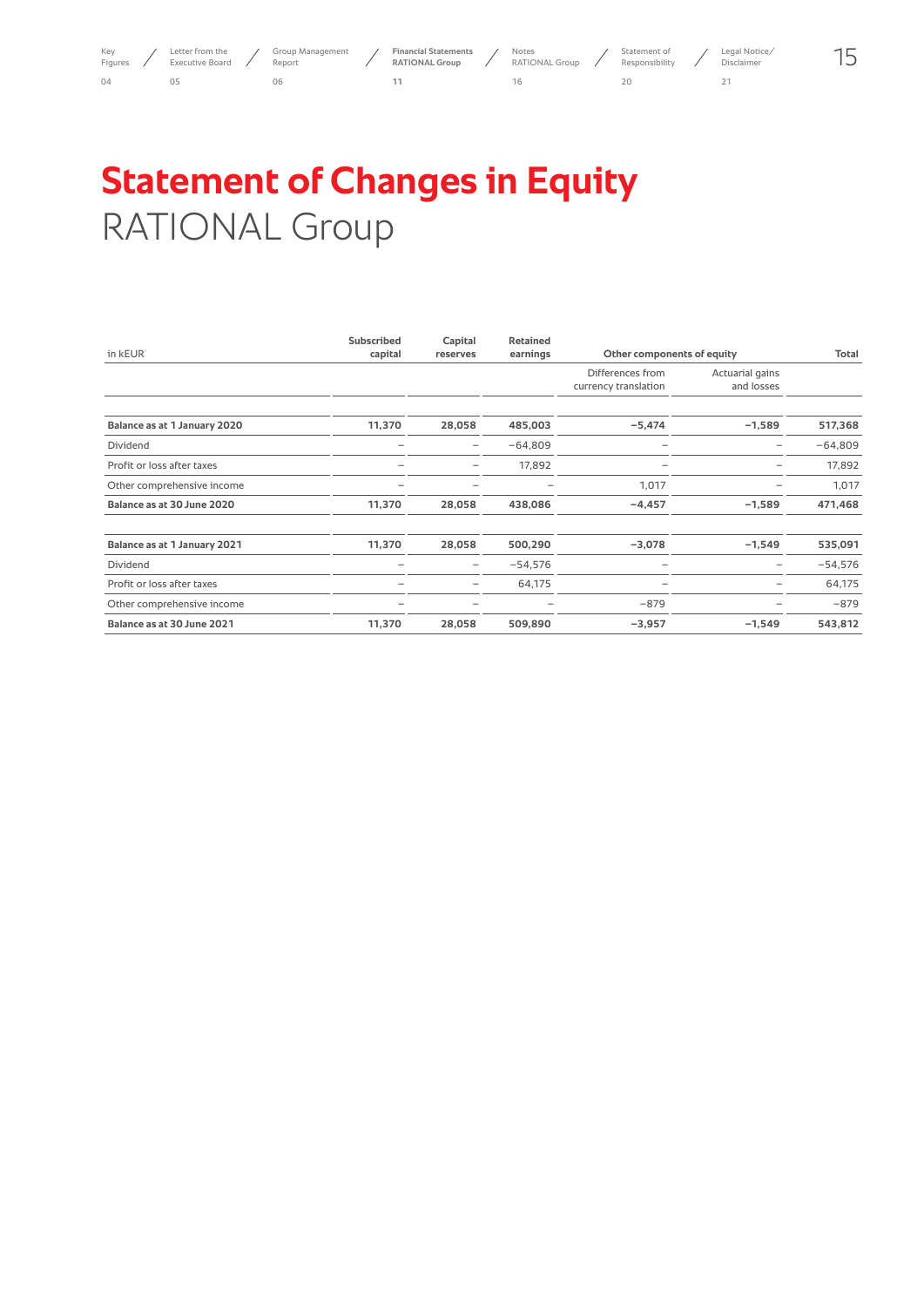# **Notes**

# **Basis of preparation**

The consolidated half-year report has been prepared in accordance with the International Financial Reporting Standards (IFRS), as adopted in the EU. The IAS 34 rules on condensed financial statements were applied. The consolidated semi-annual report should be read in conjunction with the consolidated financial statements as at the end of the 2020 fiscal year. Except for the exceptions described, the significant accounting policies and consolidation methods of the last consolidated financial statements have been applied.

As at the start of the fiscal year, the following new or amended standards entered into force:

- **›** Amendments to IFRS 9, IAS 39, IFRS 7, 4 IFRS 16 "Interest Rate Benchmark Reform" — Phase 2
- **›** Amendments to IFRS 4 "Extension of the Temporary Exemption from Applying IFRS 9".

There were no significant effects on these consolidated financial statements from amended standards which entered into force at the beginning of the fiscal year and were not applied voluntarily in previous years.

This consolidated half-year report was neither audited in accordance with section 317 of the German Commercial Code (HGB) nor reviewed by an auditor.

# **Scope of consolidation**

On 30 June 2021, the scope of consolidation of RATIONAL AG included the parent company RATIONAL AG as well as seven German (31 December 2020: seven) and 24 foreign (31 December 2020: 25) subsidiaries.

The change compared with 31 December 2020 is due to the liquidation of the subsidiary RATIONAL Chile SpA, which had no operational activities.

# **Notes to the consolidated statement of comprehensive income**

The increase in sales revenues by 81,307 thousand euros, or 27%, compared with the first half of 2020 is attributable to the normalisation of the situation after the global slump in demand caused by the coronavirus crisis in the previous year. Cost of sales was up by 23%, and therefore expanded more slowly than sales revenues. In addition to higher sales revenues, improved productivity compared with the previous year, which had seen the launch of the new appliance generation, as well as savings in personnel costs in production had a beneficial effect on the gross margin. Moreover, the first half of 2020 had included higher expenses for the launch of the new product generation. Sales and service expenses are 1% down on the previous year despite the rise in sales revenues; this was primarily due to lower costs for sales events and business travel because of continuing contact and travel restrictions. Currency fluctuations in the first half of 2021 led to a net currency gain of 1,294 thousand euros (2020: loss of 4,716 thousand euros). Other operating income includes exchange gains of 4,731 thousand euros (2020: 5,132 thousand euros), while other operating expenses include exchange losses of 3,437 thousand euros (2020: 9,848 thousand euros). In total, profit before tax was 60,382 thousand euros higher than in the first half of 2020.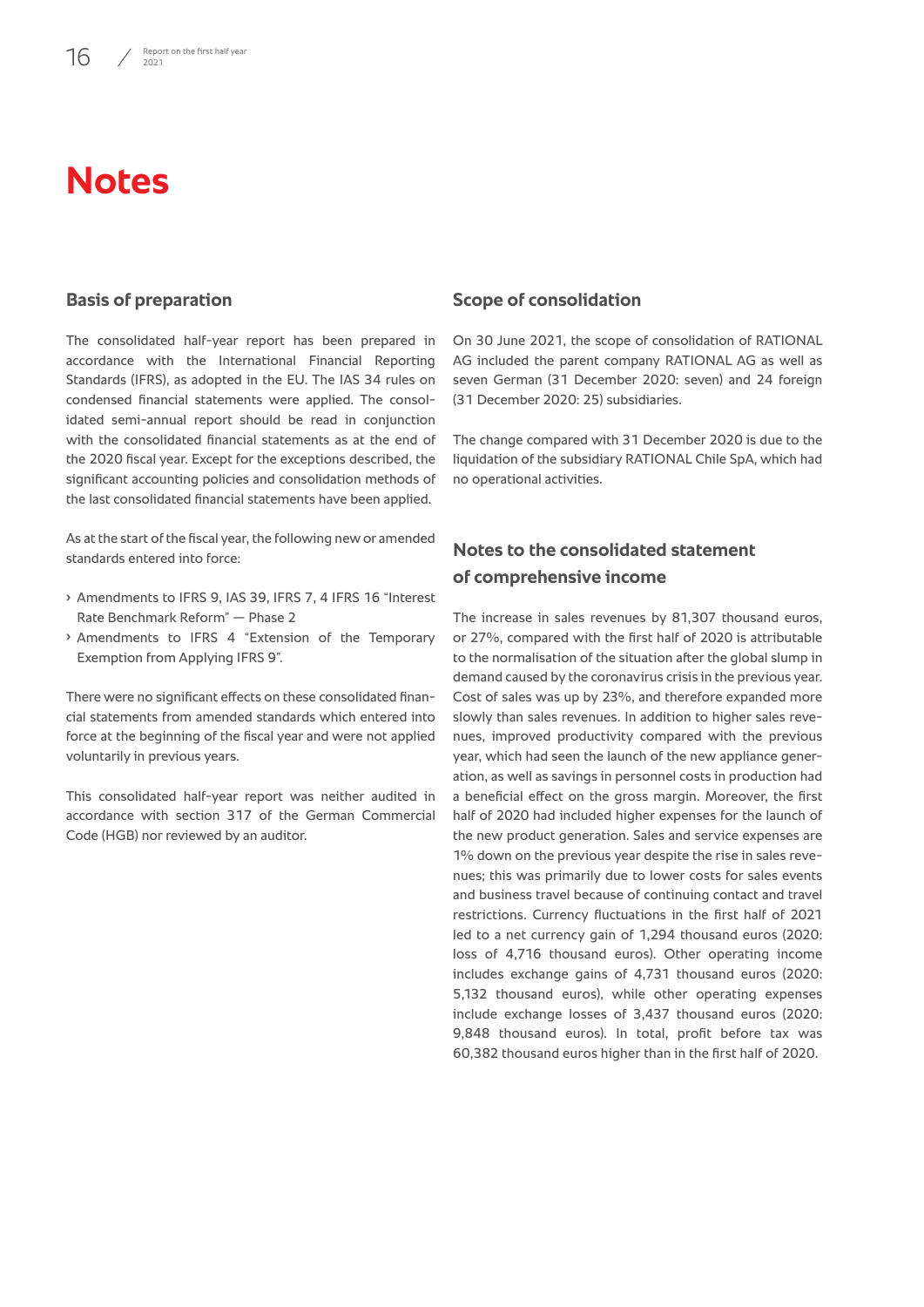| Key     | Letter from the        | Group Management | <b>Financial Statements</b> | <b>Notes</b>          | Statement of   | Legal Notice/ |
|---------|------------------------|------------------|-----------------------------|-----------------------|----------------|---------------|
| Figures | <b>Executive Board</b> | Report           | RATIONAL Group              | <b>RATIONAL Group</b> | Responsibility | Disclaimer    |
| 04      |                        | าค               |                             |                       |                |               |

# **Sales revenues by region**

| in kEUR                        | 1st half of<br>2021 | $\frac{0}{0}$<br>of total | 1st half of<br>2020 | $\frac{0}{0}$<br>of total |
|--------------------------------|---------------------|---------------------------|---------------------|---------------------------|
|                                |                     |                           |                     |                           |
| Germany                        | 48,053              | 13                        | 39,227              | 13                        |
| Europe (excluding Germany)     | 169,007             | 44                        | 131,553             | 44                        |
| North America                  | 67,373              | 18                        | 55,286              | 18                        |
| Latin America                  | 14,790              | $\overline{4}$            | 11,777              | $\overline{4}$            |
| Asia                           | 59,730              | 16                        | 43,552              | 15                        |
| Rest of the world <sup>1</sup> | 20,384              | 5                         | 16,635              | 6                         |
| Total                          | 379,337             | 100                       | 298,030             | 100                       |

1 Australia, New Zealand, Middle East, Africa

The regional breakdown of sales revenues by customer location is shown in the above table: The iCombi product group achieved sales revenues of 337,641 thousand euros in the period under review (2020: 270,290 thousand euros), and the iVario product group had sales revenues of 41,696 thousand euros (2020: 27,740 thousand euros). 74% (2020: 72%) of sales revenues was attributable to appliance sales. The remaining 26% (2020: 28%) was generated from the sale of accessories, spare parts and care products and from the provision of services. Further information on sales revenues appears in the section on segment reporting.

### **Income taxes**

In the consolidated interim financial statements, income tax expense is calculated in accordance with IAS 34 on the basis of the expected weighted average annual tax rate for the 2021 fiscal year.

# **Notes to the consolidated balance sheet**

The increase by 23,592 thousand euros in trade accounts receivable as compared with 31 December 2020 reflects the growth in sales revenues, especially in the second quarter.

The growth in other current assets by 9,466 thousand euros is mainly attributable to value added tax receivables, which were up by 4,824 thousand euros to 10,893 thousand euros (31 December 2020: 6,069 thousand euros) and a rise in advance payments by 3,300 thousand euros to 5,389 thousand euros (31 December 2020: 2,089 thousand euros).

The increase of 13,959 thousand euros in other current provisions is predominantly the result of growth in personnel-related provisions, which expanded by 7,792 thousand euros to 22,542 thousand euros (31 December 2020: 14,750 thousand euros), and in other provisions, which were 2,268 thousand euros higher at 7,508 thousand euros (31 December 2020: 5.240 thousand euros).

The expansion of other current liabilities by 14,490 thousand euros is mainly due to higher value added tax liabilities, which rose by 6,399 thousand euros to 12,802 thousand euros (31 December 2020: 6,403 thousand euros) and a rise in advance payments received by 5,887 thousand euros to 8,334 thousand euros (31 December 2020: 2,447 thousand euros).

# **Notes on the consolidated cash flow statement**

Growth in cash flows from operating activities in the first half of 2021 as compared with the first half of 2020 is primarily attributable to the increase in profit before tax. The higher cash flow from investing activities recorded in the previous year is attributable to the special factor arising from the liquidation of the special fund. The cash outflow from financing activities is mainly due to the dividend payment of 54,576 thousand euros (2020: 64,809 thousand euros).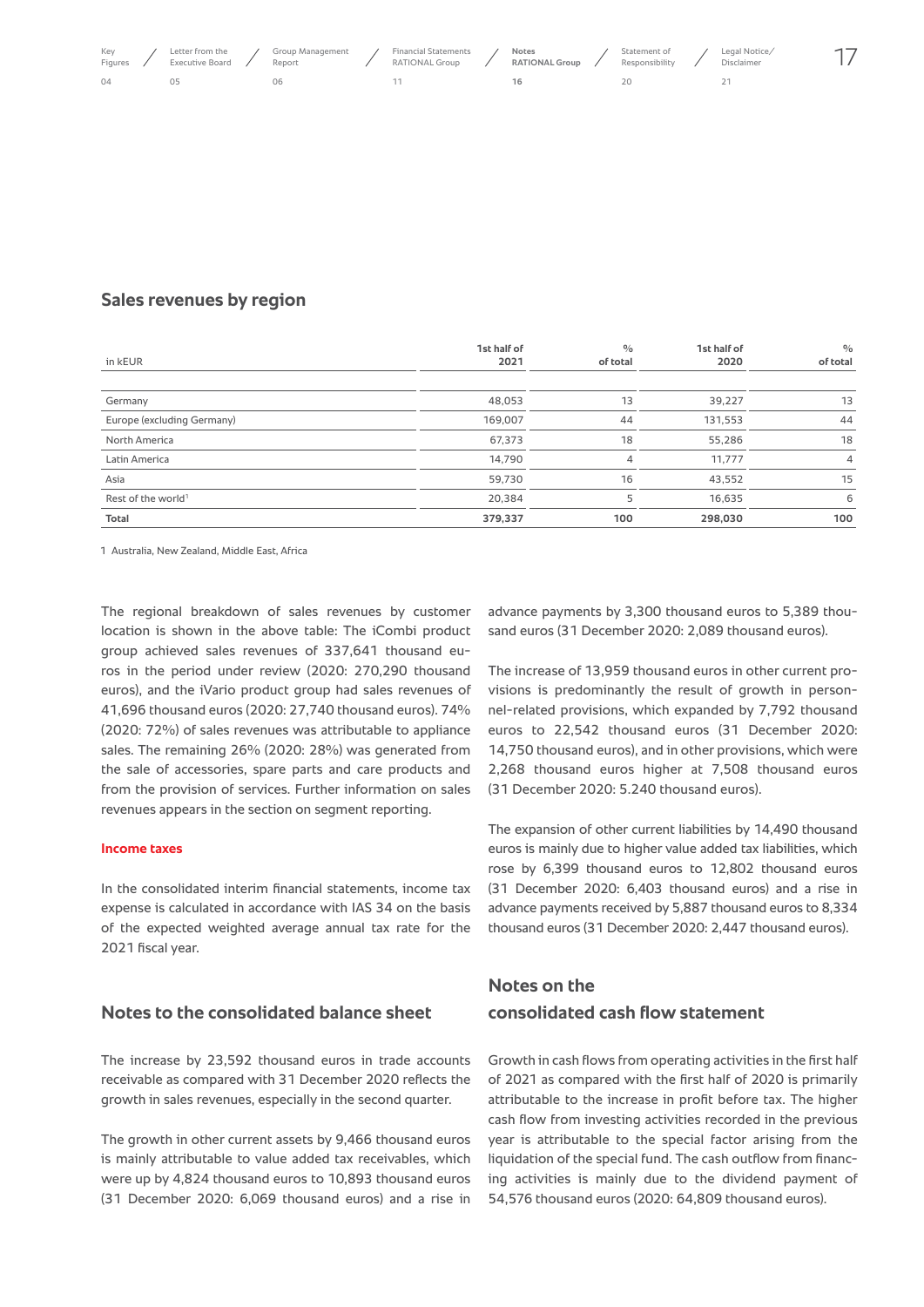# **Notes on financial instruments**

The following table shows the carrying amounts and the fair values that have to be disclosed additionally under IFRS 7 for financial instruments. If no fair value is stated in the table for a financial instrument, the specified carrying amount of the financial instrument is a reasonable approximation of its fair value. For lease liabilities, no fair value is specified in accordance with IFRS 7.29 d).

During the reporting period there were no reclassifications between the fair value hierarchy levels in accordance with IFRS 13. If circumstances occur which necessitate a different classification, the financial instruments will be reclassified at the end of the reporting period.

# **Categories of financial assets and liabilities in accordance with IFRS 9**

|                                                                     |                 | Fair value Carrying amount | <b>Fair value</b><br>30 June 2021 | <b>Carrying amount</b> | <b>Fair value</b><br>31 Dec 2020 |
|---------------------------------------------------------------------|-----------------|----------------------------|-----------------------------------|------------------------|----------------------------------|
| in kEUR                                                             | hierarchy level | 30 June 2021               |                                   | 31 Dec 2020            |                                  |
| Financial assets measured at amortised cost                         |                 | 386,568                    |                                   | 356,622                |                                  |
| Other financial assets (non-current)                                | Level 2         | 1,141                      | 1,136                             | 1,145                  | 1,138                            |
| Trade accounts receivable                                           |                 | 122,342                    |                                   | 98.750                 |                                  |
| Other financial assets (current)                                    |                 | 20,687                     |                                   | 25,599                 |                                  |
| Cash and cash equivalents                                           |                 | 242,398                    |                                   | 231,128                |                                  |
| Financial assets measured at fair value through profit or loss      |                 | 127                        |                                   | 329                    |                                  |
| Derivatives not in a hedging relationship <sup>1</sup>              | Level 2         | 127                        | 127                               | 329                    | 329                              |
| Financial liabilities measured at amortised cost                    |                 | 51,499                     |                                   | 52,324                 |                                  |
| Financial debt (non-current)                                        | Level 2         | 1.416                      | 1.462                             | 2.126                  | 2,194                            |
| Lease liabilities (non-current) <sup>2</sup>                        |                 | 11,212                     |                                   | 11,310                 |                                  |
| Other financial liabilities (non-current)                           | Level 2         | 3,214                      | 3,199                             | 3,214                  | 3,169                            |
| Financial debt (current)                                            | Level 2         | 2,173                      | 2,188                             | 2,550                  | 2,565                            |
| Trade accounts payable                                              |                 | 24,720                     |                                   | 21,154                 |                                  |
| Lease liabilities (current) <sup>3</sup>                            |                 | 7,051                      |                                   | 6,766                  |                                  |
| Other financial liabilities (current)                               |                 | 1,713                      |                                   | 5,204                  |                                  |
| Financial liabilities measured at fair value through profit or loss |                 | 826                        |                                   | 266                    |                                  |
| Derivatives not designated as hedges <sup>3</sup>                   | Level 2         | 826                        | 826                               | 266                    | 266                              |

1 Included in "Other financial assets" (current) balance sheet item

2 Included in "Other financial liabilities" (non-current) balance sheet item

3 Included in "Other financial liabilities" (current) balance sheet item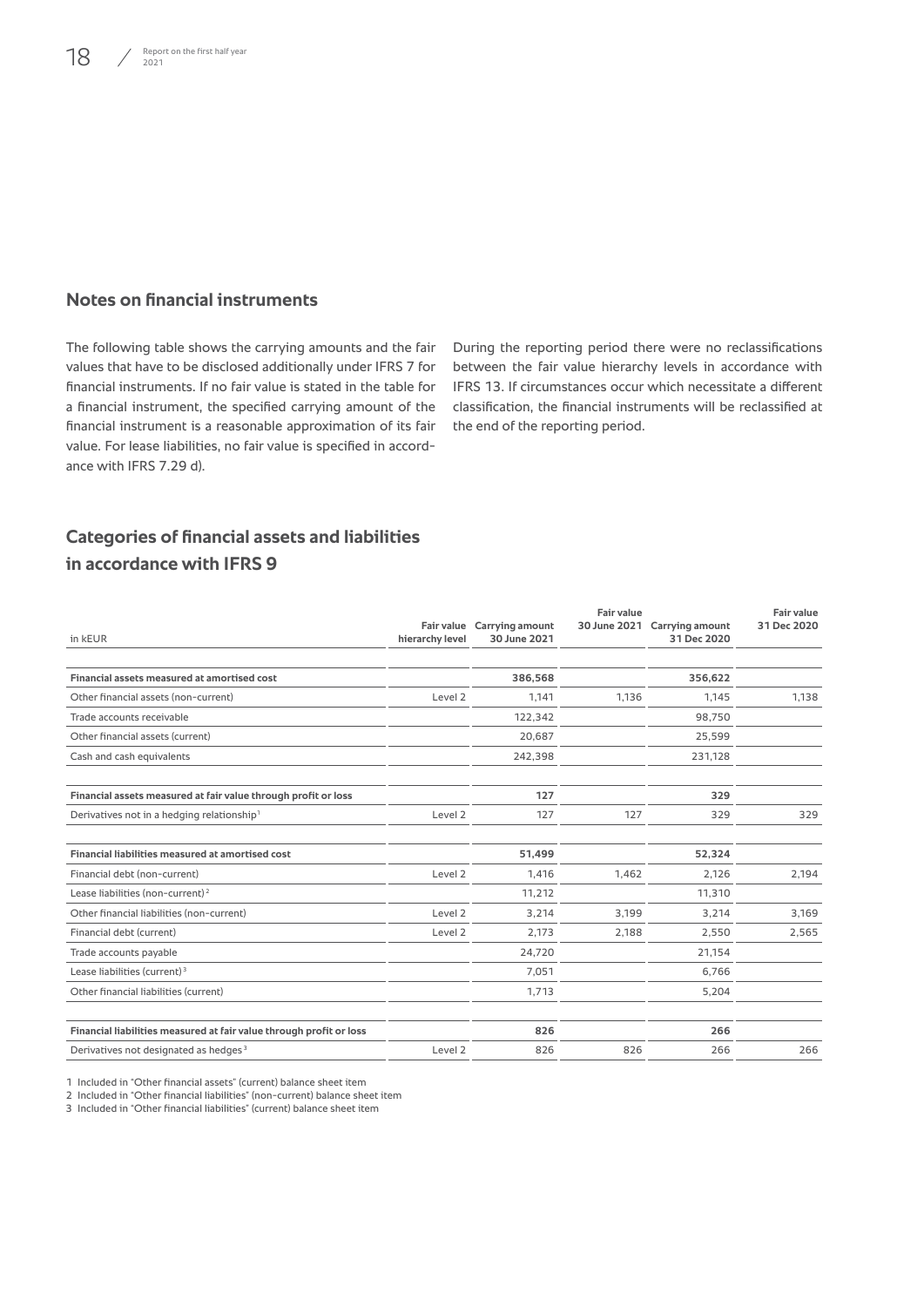

# **Operating Segments**

The Group's reporting structure follows the internal control and reporting to the Executive Board and is based on the geographical regions. The business segments DACH (Germany, Austria and Switzerland), EMEA (Europe, Middle East, Africa), Americas and Asia are reported. Within the amalgamated

Americas segment, responsibility for managing the Mexico region was transferred from Latin America to North America. In addition, the Asia and EMEA segments were combined under one management.

| in kEUR                   |             |             |                 |             | <b>Total of</b> |                       |         |
|---------------------------|-------------|-------------|-----------------|-------------|-----------------|-----------------------|---------|
|                           | <b>DACH</b> | <b>EMEA</b> | <b>AMERICAS</b> | <b>ASIA</b> | segments        | <b>Reconciliation</b> | Group   |
|                           |             |             |                 |             |                 |                       |         |
| Segment sales<br>revenues | 63.726      | 161.669     | 82.259          | 70.164      | 377,818         | 1.519                 | 379,337 |
| Segment profit or loss    | 13.734      | 35.900      | 12.156          | 13.397      | 75.187          | 9.216                 | 84,403  |
| Financial result          |             |             |                 |             |                 |                       | $-514$  |
| Earnings before taxes     |             |             |                 |             |                 |                       | 83,889  |
| Segment assets            | 12.517      | 69.999      | 59.626          | 52.658      | 194.800         | 5.488                 | 200.288 |

#### **Operating Segments 1st half year 2021**

#### **Operating Segments 1st half year 2020**

|                           |             |             |                 |             | <b>Total of</b> |                |          |
|---------------------------|-------------|-------------|-----------------|-------------|-----------------|----------------|----------|
| in kEUR                   | <b>DACH</b> | <b>EMEA</b> | <b>AMERICAS</b> | <b>ASIA</b> | segments        | Reconciliation | Group    |
|                           |             |             |                 |             |                 |                |          |
| Segment sales<br>revenues | 53,553      | 127.699     | 67.712          | 48.904      | 297.868         | 162            | 298,030  |
| Segment profit or loss    | 11.332      | 29.376      | 11.821          | 9.395       | 61.924          | $-34.364$      | 27.560   |
| Financial result          |             |             |                 |             |                 |                | $-4,053$ |
| Earnings before taxes     |             |             |                 |             |                 |                | 23,507   |
| <b>Segment assets</b>     | 12,302      | 47,470      | 58,190          | 49.645      | 167,607         | 1,471          | 169,078  |

For sales revenues and net costs or income, the reconciliation results from currency translation and items that are not allocated to the segments. Because of the growth in sales revenues, in the first half of 2021, this column relates in particular to disproportionately higher overheads allocated to the segments. In the prior-year period, the reconciliation of segment profits or losses to consolidated profit had produced a negative result, caused by the decline in sales revenues in that period and the consequent fact that overheads were not allocated to the segments. In the case of assets, the column essentially contains assets that are not allocated to business segments as well as consolidation effects.

# **Significant events after the reporting date**

No events have occurred since 30 June 2021 that would significantly alter the assessment of RATIONAL AG's and the Group's net assets, financial position and profit or loss.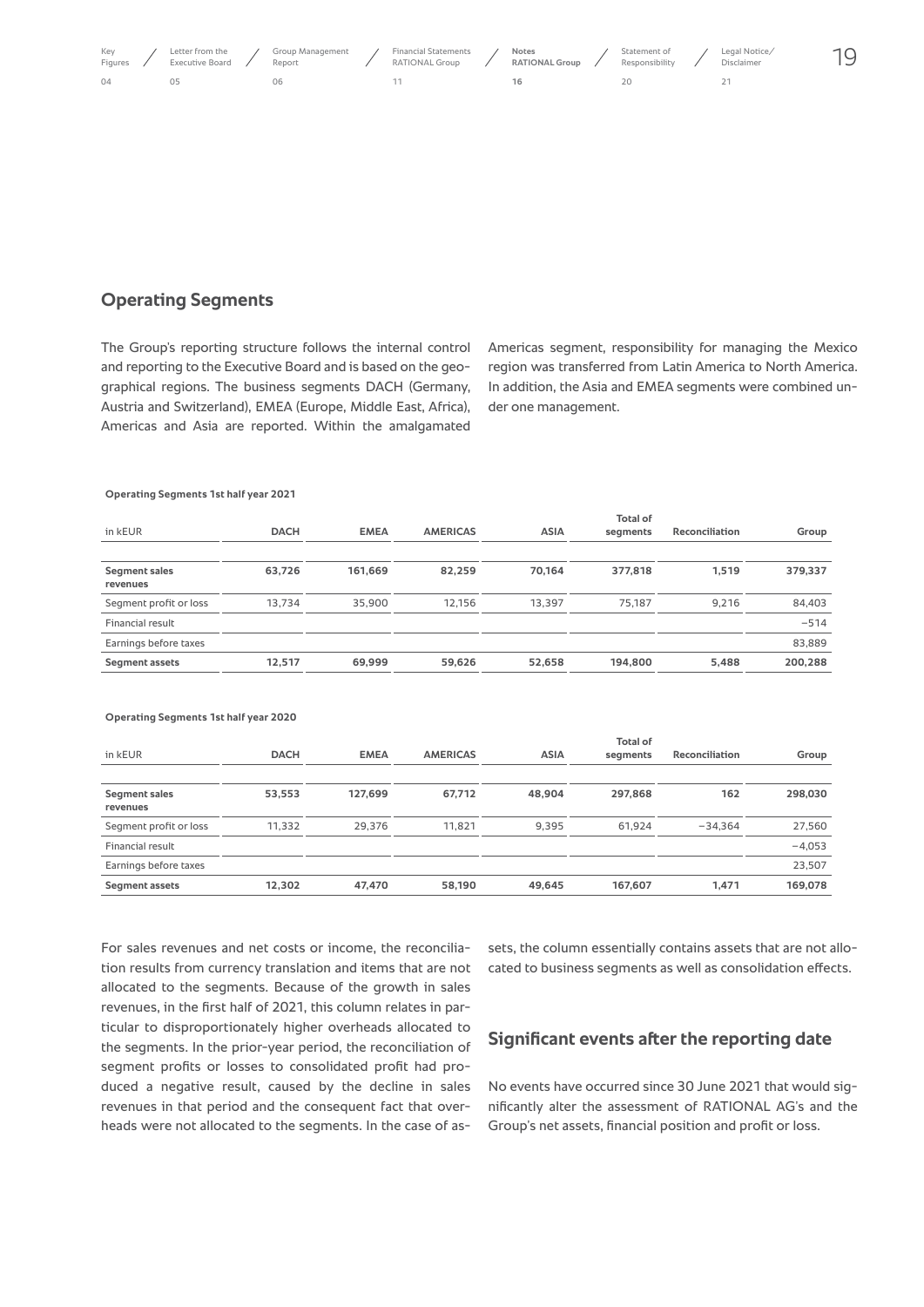# **Statement of Responsibility**

### **Statement of Responsibility**

To the best of our knowledge, and in accordance with the applicable reporting principles for interim reporting, the consolidated financial statements give a true and fair view of the assets, liabilities, financial position and profit or loss of the consolidated group, and the interim consolidated management report includes a fair review of the development and performance of the business and the position of the group, together with a description of the principal opportunities and risks associated with the expected development of the group in the remainder of the fiscal year.

Landsberg am Lech, 5 August 2021

RATIONAL AG The Executive Board

P. Saddworm 5

**Dr Peter Stadelmann** Chief Executive Officer

**Markus Paschmann** Chief Sales Officer

le 2

**Peter Wiedemann** Chief Technical Officer

**Jörg Walter** Chief Financial Officer